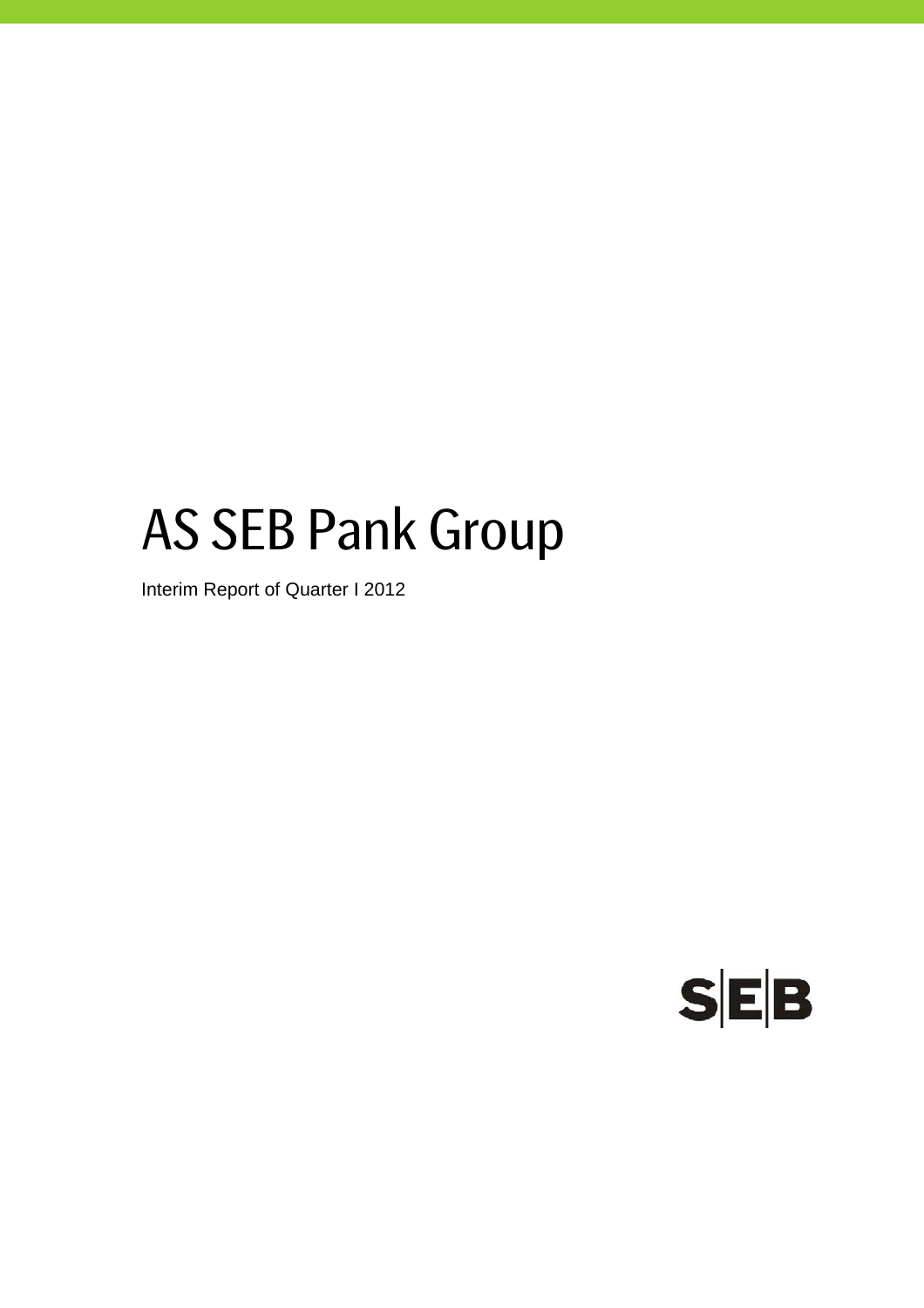#### **Contents** P.

|                |                                                                                                                                                                                                                                | 2              |
|----------------|--------------------------------------------------------------------------------------------------------------------------------------------------------------------------------------------------------------------------------|----------------|
| I.             |                                                                                                                                                                                                                                | 3              |
| $\mathbf{1}$ . |                                                                                                                                                                                                                                | 3              |
| 2.             |                                                                                                                                                                                                                                | 3              |
| II.            | Management Report and the contract of the contract of the contract of the contract of the contract of the contract of the contract of the contract of the contract of the contract of the contract of the contract of the cont | $\overline{4}$ |
| 1.             |                                                                                                                                                                                                                                | 4              |
| 1.1.           |                                                                                                                                                                                                                                | 4              |
| 1.2.           | Changes in the consolidated group during the accounting period and plans for year 2012                                                                                                                                         | 5              |
| 2.             | Highlights_<br><u> 1989 - 1989 - 1989 - 1989 - 1989 - 1989 - 1989 - 1989 - 1989 - 1989 - 1989 - 1989 - 1989 - 1989 - 1989 - 19</u>                                                                                             | 5              |
| 3.             |                                                                                                                                                                                                                                | $\overline{7}$ |
| 4.             |                                                                                                                                                                                                                                | 9              |
| 5.             |                                                                                                                                                                                                                                | 9              |
| Ш.             |                                                                                                                                                                                                                                | 11             |
| 1.             | Consolidated income statement                                                                                                                                                                                                  |                |
| 2.             | Consolidated statement of comprehensive income<br>11                                                                                                                                                                           |                |
| 3.             |                                                                                                                                                                                                                                |                |
| 4.             |                                                                                                                                                                                                                                | 13             |
| 5.             |                                                                                                                                                                                                                                |                |
| 6.             |                                                                                                                                                                                                                                |                |
|                |                                                                                                                                                                                                                                | 16             |
|                |                                                                                                                                                                                                                                |                |
|                |                                                                                                                                                                                                                                |                |
|                |                                                                                                                                                                                                                                |                |
|                |                                                                                                                                                                                                                                |                |
|                |                                                                                                                                                                                                                                | 18             |
|                |                                                                                                                                                                                                                                | 18             |
|                |                                                                                                                                                                                                                                |                |
|                | Note 9 Geographic concentration of financial assets and liabilities<br>19                                                                                                                                                      |                |
|                | Note 10 Concentration of financial assets and liabilities by industry sector_________________________________20                                                                                                                |                |
|                |                                                                                                                                                                                                                                | 22             |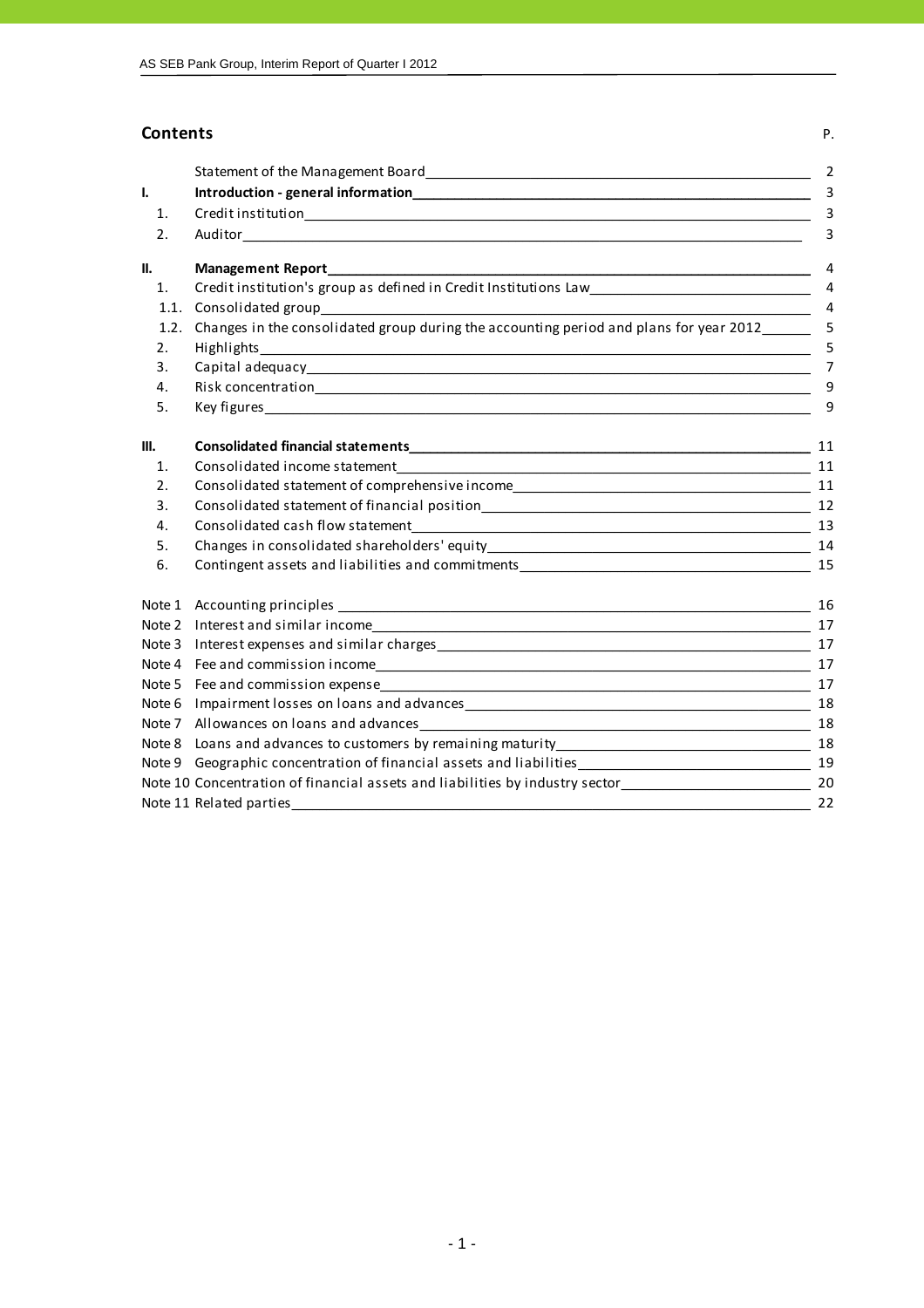# **Statement of the Management Board**

Interim Report of Quarter I 2012 consists of the following parts and reports: Introduction – general information Management Report Consolidated Financial Statements Notes

The financial and other additional information published in the Interim Report of Quarter I 2012 is true and complete. Consolidated financial statements give a true and fair view of the actual financial position, results of operations and cash flows of the Group.

Consolidated financial statements have been compiled in accordance with the International Accounting Standard IAS 34 "Interim financial reporting" and in conformity with the requirements of Eesti Pank for publishing information. AS SEB Pank and subsidiaries of the consolidated group are assumed to be going concern.

Consolidated financial statements for the Quarter I 2012 are not audited.

Riho Unt Chairman of the Management Board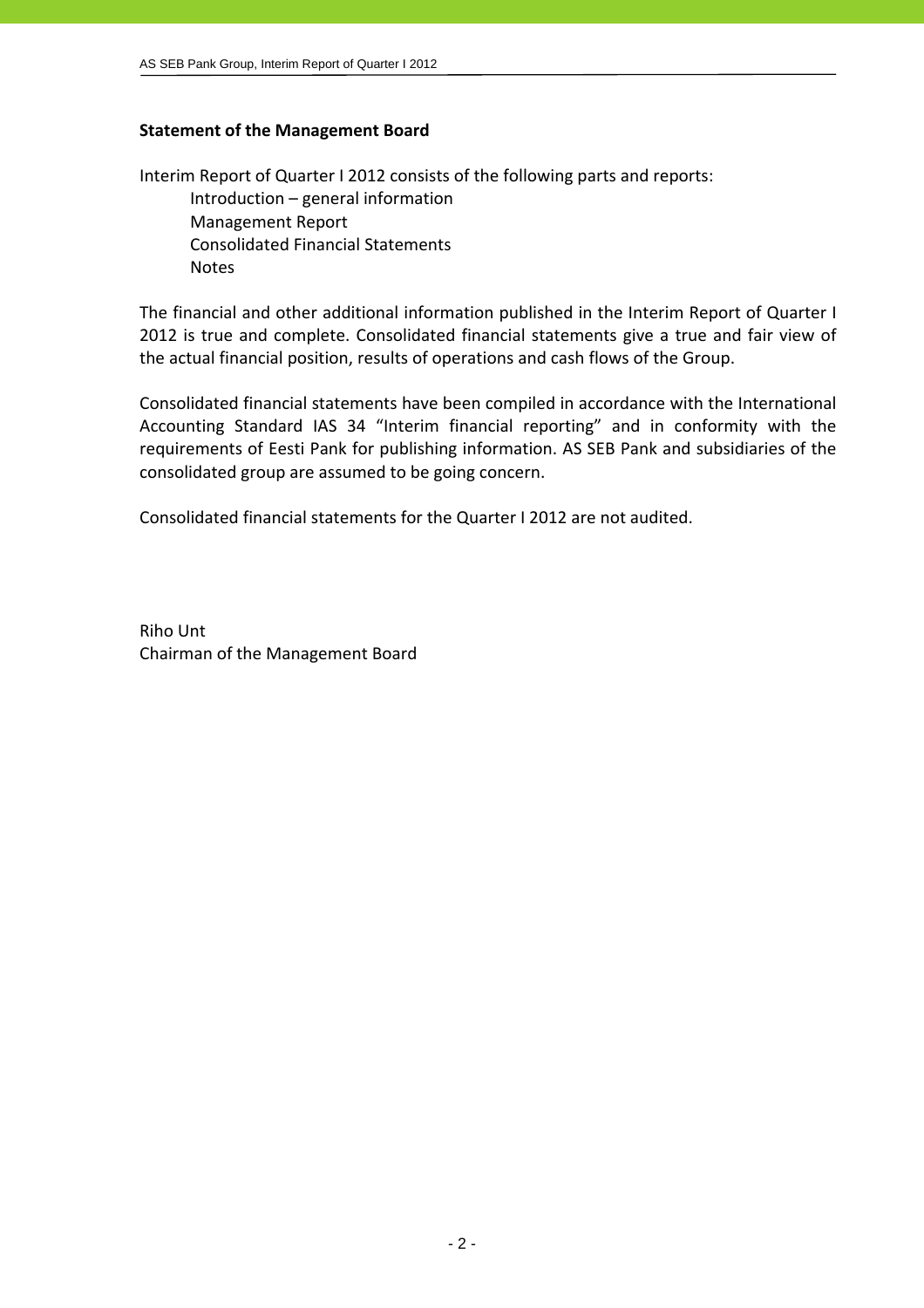## **I. Introduction ‐ general information**

# **1. Credit institution**

Company name AS SEB Pank Registered in Republic of Estonia Registry date 08.12.1995 Phone  $+3726655100$ Fax  $+3726655102$ SWIFT SWIFT ENGINEERS FEUHEF2X e-mail info@seb.ee Internet homepage http://www.seb.ee

# **2. Auditor**

Reporting date 31.03.2012

Address Tornimäe Str. 2, Tallinn 15010, Estonia Registry code 10004252 (Estonian Commercial Register)

Audit company and all the AS PricewaterhouseCoopers Registry code 10142876 (Estonian Commercial Register) Address Pärnu Str. 15, 10141 Tallinn, Estonia

Reporting period 01.01.2012 - 31.03.2012 Reporting currency Euro (EUR), millions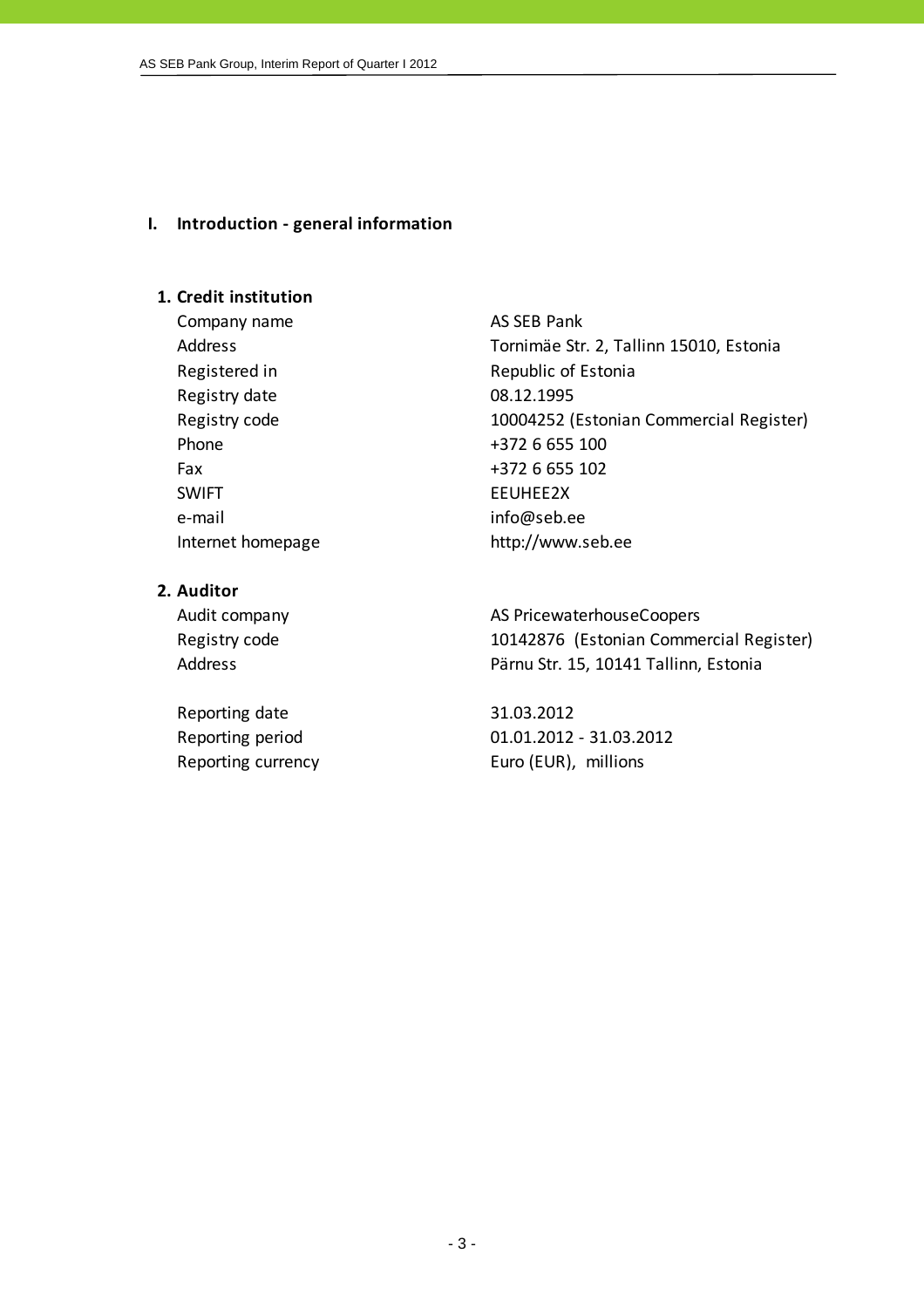# **II. Management Report**

# **1. Credit institution's group as defined in Credit Institutions Law**

# **1.1. Consolidated group**

 $\bf{31.03.12}$ 

| Company name                            | Registry<br>code | Reg. date | <b>Address</b>            | <b>Activity</b>                                  | Holding***<br>(%) | At an acqui-<br>sition cost<br>(EURmio) |
|-----------------------------------------|------------------|-----------|---------------------------|--------------------------------------------------|-------------------|-----------------------------------------|
| AS SEB Liising                          | 10281767         | 03.10.97  | Tallinn, Tornimäe 2       | Leasing                                          | 100.0%            | 1.5                                     |
| AS SEB Kindlustus maakler*              | 10723587         | 16.01.01  | Tallinn, Tornimäe 2       | Insurance brokerage                              | 100.0%            | 0.0                                     |
| AS Rentacar*                            | 10303546         | 20.10.97  | Haapsalu, Karja 27        | Leasing                                          | 100.0%            | 0.0                                     |
| AS SEB Varahaldus                       | 10035169         | 22.05.96  | Tallinn, Tornimäe 2       | Asset management                                 | 100.0%            | 2.7                                     |
| AS Bangalo                              | 10088272         | 18.10.96  | Tallinn, Tornimäe 2       | Rental of computers                              | 100.0%            | 0.3                                     |
| AS Sertifitseerimiskeskus**             | 10747013         | 27.03.01  | Tallinn. Pärnu mnt 141    | Data communication<br>services                   | 25.0%             | 1.0                                     |
| Tieto Estonia Services OÜ <sup>**</sup> | 11065244         | 30.08.04  | Tallinn, Tammsaare tee 47 | Information processing<br>and network management | 20.0%             | 0.0                                     |
|                                         |                  |           |                           |                                                  |                   | 5.5                                     |

All enterprises are registered in Estonian Commercial Register.

Parent company of the Group is AS SEB Pank, its activity is banking (information on page 3).

\* Consolidated subsidiaries of AS SEB Liising

\*\* Associates

\*\*\* For all investments the percentage of holding equals to both, the holding from the number of shares as well as from the number of votes.

The "consolidated group" in the meaning of Credit Institutions Law in Estonia and the "Group" for IFRS consolidation purposes are identical.

Non‐profit association SEB Heategevusfond is an association, not belonging to the consolidation group, registered on 06.01.2006. The founders of the association are AS SEB Pank and AS SEB Elu- ja Pensionikindlustus. The association is aimed at raising and distributing funds for charitable cause to organisations, dealing with children, who have been deprived of parental care. Upon dissolution of the association, the assets remaining after satisfaction of the claims of creditors shall be transferred to a non‐profit association or foundation with similar objectives, entered to the list of associations subject to income tax incentive of the Government of the Estonian Republic, or a legal person in public law, state or local government.

Non‐profit association Spordiklubi United is an association, not belonging to the consolidation group, which started from September 2008. The association is founded by AS SEB Pank. The association is aimed at organising on hobby and competition level sport events and organising promotions for advertising of own and supporter´s activities. Upon dissolution of the association, the assets shall be transferred to a non‐profit association, foundation or other persons filling the objectives by articles in public interests.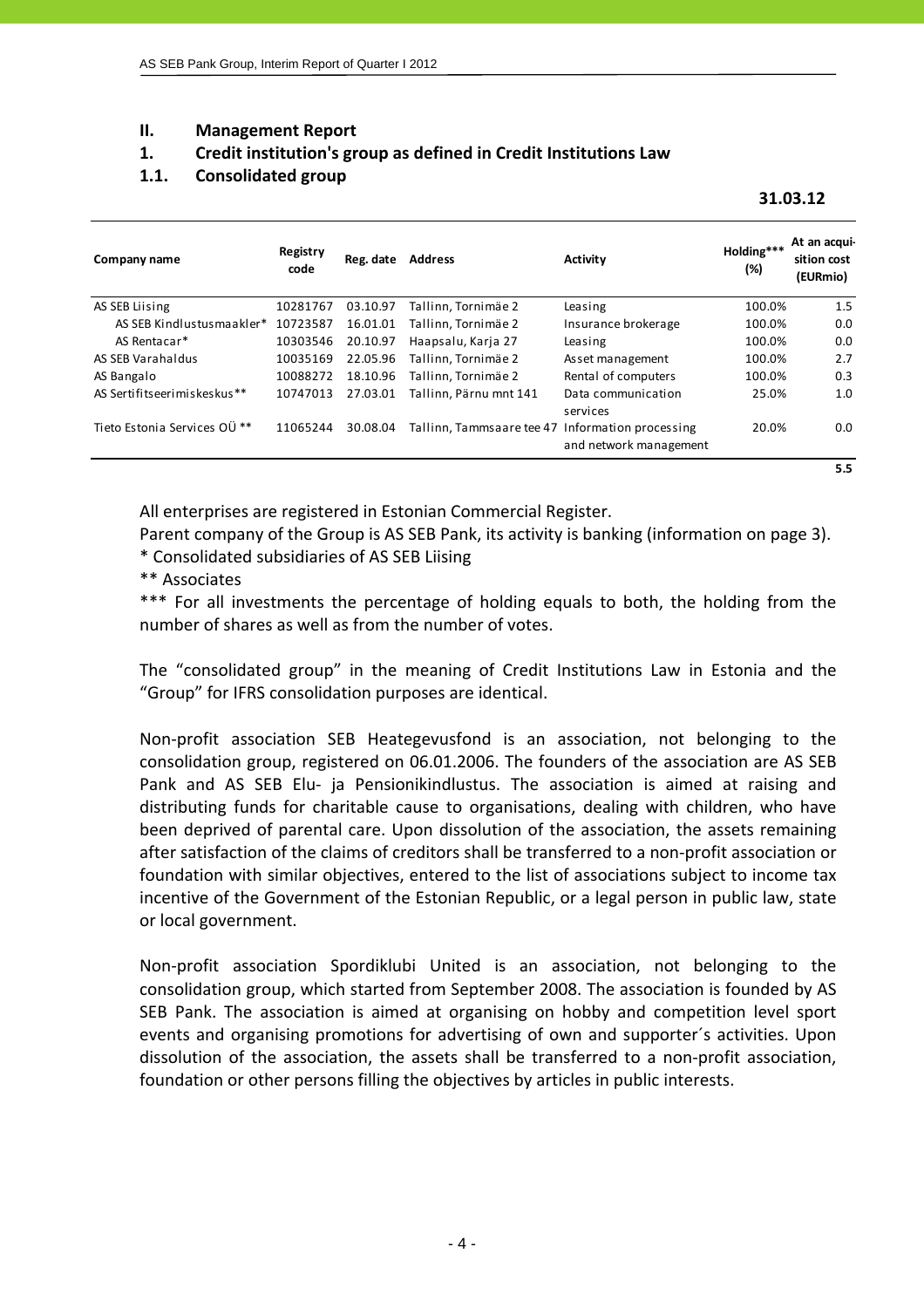# **1.2. Changes in the consolidated group during the accounting period and plans for year 2012**

No such events or trends have occurred by the time of publishing the report, which would affect the strategy of the group in 2012.

# **2. Highlights**

SEB started three new activities geared towards business clients in the first quarter of 2012:

- Followed by the success of SEB Private Client Plans, SEB Business Client Plans where launched. As with private client plans, businesses can also acquire most of their everyday banking services in exchange for a fixed monthly fee.
- SEB Estonia introduced the Business Clients Financial Advisory Model (FAM), which presents an extensive financial analysis of a company in a simple and summarised form. Companies can simulate various scenarios together with their account manager, with a view to identifying risks and new business opportunities. The account manager helps interpret key indicators and forecast the future of the company. During Q1 more than 120 sessions were held with business clients, in order to help them in evaluating the impact of different risk scenarios on their finances.
- SEB introduced the Employer Pension scheme for businesses the tax system, as amended at the beginning of the year, now allows employers – in addition to paying wages – to contribute into the employees' third pension pillar as well, while not treating these payments as a fringe benefit.

Regarding private clients, SEB introduced the following service upgrades in Q1 2012:

- SEB introduced a borrowing assessment service for private clients. The quick analysis of borrowing capacity provides an assessment of a client's capacity to apply for any loan product – from a credit card to a home loan – if necessary. A private client executive helps the clients to assess their borrowing capacity and, when needed, gives advice regarding loans and other bank services. After receiving an initial assessment, there is time to think and to decide whether and how to use the loan options available to realise the various plans.
- SEB revised its price list for benefit disbursements under pension contracts for second pension pillar products, making it more attractive for the client. The purpose of the change is to provide the customer with a good and competitive solution for the time when accumulated assets are disbursed in pension benefits.
- SEB began to offer its customers two new, additional pension insurance or third pillar disbursement products that provide the customer with supplementary income during a period desired by her or him.
- SEB lowered the price of its life insurance for both women and men until the end of this year, so that all those interested can insure their lives on easier terms before the unisex rates take effect from 2013.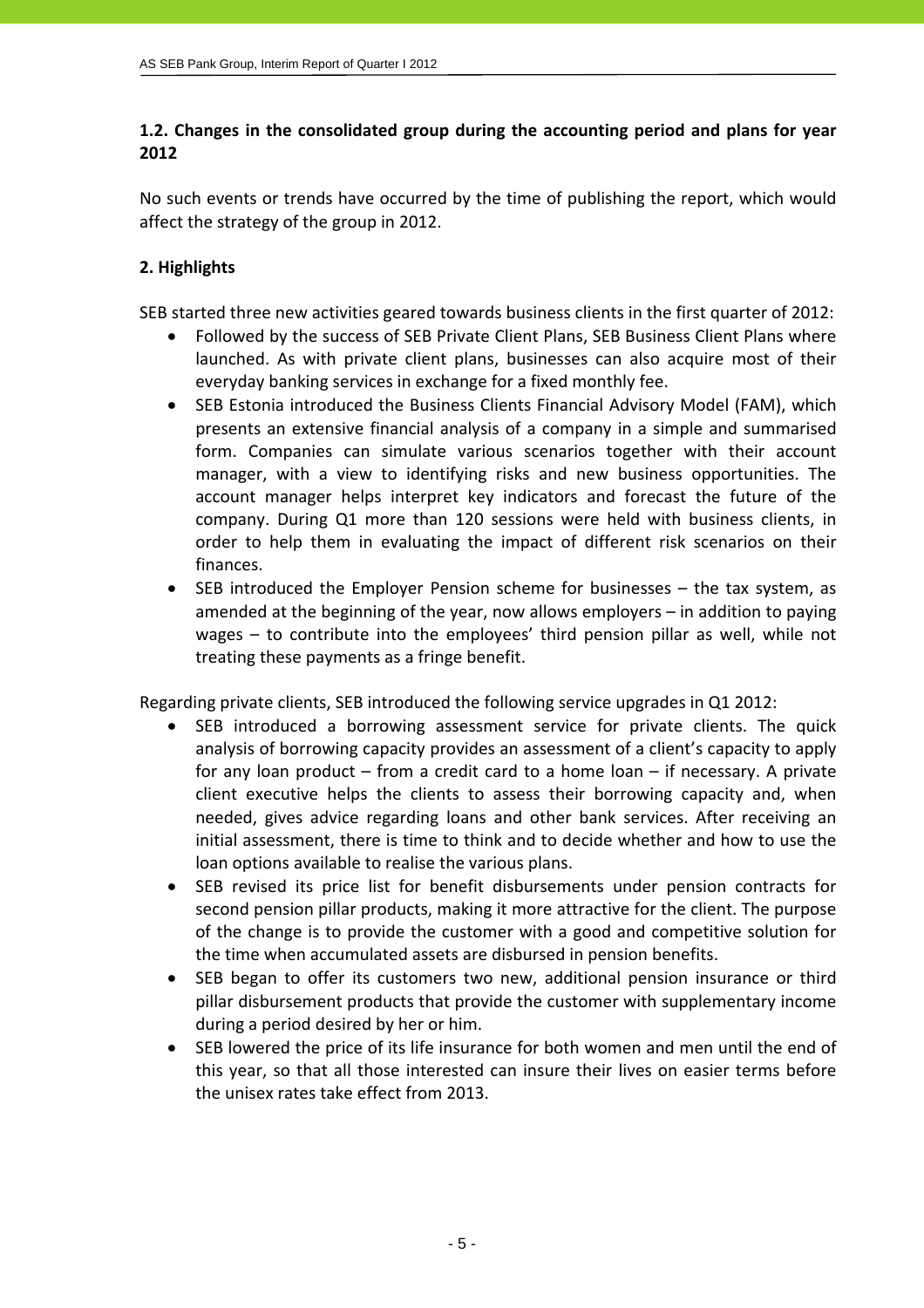SEB received several awards and acknowledgment in the first quarter of 2012:

- According to the **brand rankings survey**, conducted by TNS Emor at the beginning of 2012, **SEB is the best liked brand in Estonia's financial sector**. The survey mapped the 149 best liked brands by the people of Estonia, which included five banks, with SEB ranking the highest at 11th.
	- o Based on its 2012 survey, the international finance magazine **Euromoney** named **SEB the best private banking provider in Estonia**
	- o **Global Finance** named SEB **the Best Trade Finance Bank in Estonia for 2012.**
	- o **A SEB fund managed from Estonia was voted best on the Swiss market by Thomson Reuters.** Awarding it the prestigious Lipper Fund Award, Thomson Reuters has voted the SEB Russia Fund as the best Russian equity fund with a five‐years‐plus operating history on the Swiss equity market.

SEB was the **main sponsor of the Tartu Marathon** – the biggest cross‐country skiing event in Estonia, with more than 6750 participants. SEB first began working with Club Tartu Maraton more than 15 years ago, in 1997. SEB has been the main sponsor of the club since 2003, and according to the cooperation agreement signed last year the bank is sponsoring the organisation of the Tartu Complex Event in the years 2011‐2015.

SEB Pank, Gold Sponsor of the **Estonian National Opera**, awarded their second **People's Choice Award** to a male and a female soloist chosen by opera‐goers this year. A total of 5000 people took part in the vote.

SEB Estonia participated in the **Earth Hour** initiative.

SEB supports Estonia's leading **business plan competition "Ajujaht"**, which is designed to contribute to the creation of new knowledge‐based companies and to boost the business skills of students and young scientists. Eight finalists of the 2012 competition were selected in March.

**SEB Charity Fund** carried out several events to support children staying in shleter homes

- o In advance of the **large skiing event** the Tartu Marathon the Tähtvere Park in Tartu played host to the children's skiing event on the mini‐marathon trail. The skiing trail was used by more than 1600 participants, including children from children's shelters, who had chosen a distance of 540 metres to 5 kilometres.
- o In January, specialists from the **Rescue Board shared their knowledge and skills on fire safety in all 43 substitute homes in Estonia**. The project was initiated by SEB Charity Fund and it was carried out in co‐operation with the Rescue Board and the Ministry of Internal Affairs. Rescue specialists explained to almost 1200 children and employees of shelters and substitute homes, how a fire gets started and develops and what to do when a fire has already flared up.
- $\circ$  As a result of the charity campaign, high-quality winter clothes overalls, jackets, ski pants, mittens and hats‐scarves – were bought for the children staying in shelters.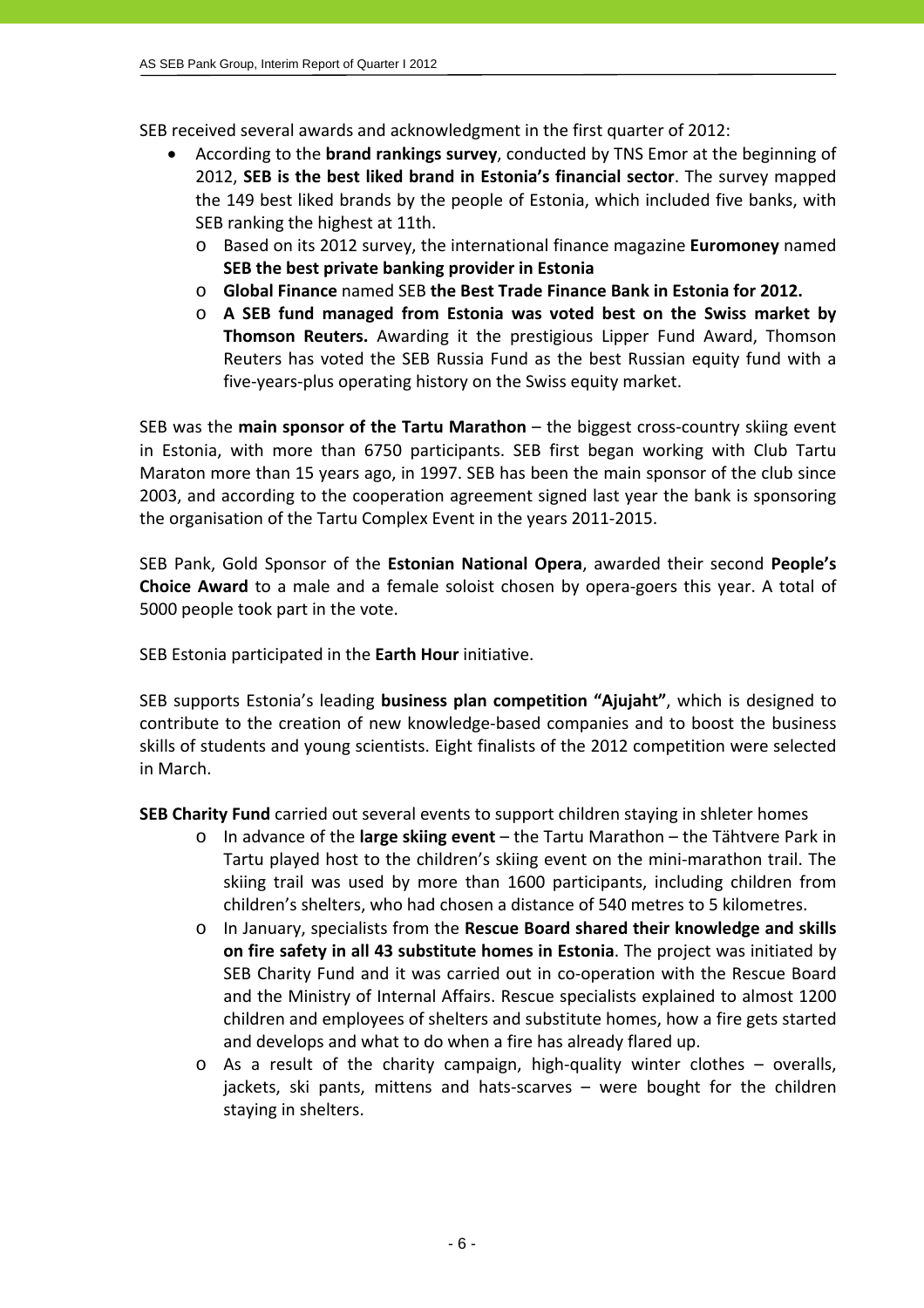The more than 839 100 customers of SEB Pank Group are served by 1188 employees. The customers are served through many different channels such as 36 branch offices, 242 on‐ line post offices, 352 ATMs, 6616 POS‐terminals. There are more than 508 000 debit and credit cards in use. In addition, over 75% of our customers use our SEB Internet Bank and SEB Internet Bank for Business services.

# **3. Capital adequacy**

(millions of EUR)

| <b>CAPITAL BASE</b>                                                             | 31.03.12 | 31.12.11 |
|---------------------------------------------------------------------------------|----------|----------|
| Paid-in share capital                                                           | 42.5     | 42.5     |
| Premium                                                                         | 86.1     | 86.1     |
| General banking reserves                                                        | 19.5     | 19.5     |
| Retained earnings / loss                                                        | 481.9    | 383.8    |
| Unrealised profit for previous periods on shares of subsidiaries and associated |          |          |
| companies (negative)                                                            | $-0.1$   | $-0.1$   |
| Intangibles                                                                     | $-0.3$   | $-0.4$   |
| Audited profit for the period                                                   | 0.0      | 98.1     |
| Total primary own funds                                                         | 629.6    | 629.5    |
| Subordinated debt                                                               | 50.0     | 50.0     |
| Available for sale financial instruments                                        | 0.3      | 0.1      |
| Unrealised part of profit on shares of subsidiaries and associated companies    | 0.0      | 0.1      |
| Allowances and adjustments exceeding expected loss                              | 10.5     | 10.6     |
| Total supplementary own funds                                                   | 60.8     | 60.8     |
| <b>Total deductions</b>                                                         | 0.0      | 0.0      |
| Primary own funds after deductions                                              | 629.6    | 629.5    |
| Supplementary own funds after deductions                                        | 60.8     | 60.8     |
| Own funds included in calculation of capital adequacy                           | 690.4    | 690.3    |

| <b>CAPITAL REQUIREMENTS</b>                                                          | 31.03.12 | 31.12.11 |
|--------------------------------------------------------------------------------------|----------|----------|
| Municipalities and regions with standardised approach                                | 5.4      | 5.4      |
| State agencies, non-profit institutions and associations with standardised           | 0.1      | 0.1      |
| Retail claims with standardised approach                                             | 13.6     | 13.9     |
| Overdue claims with standardised approach                                            | 1.2      | 1.2      |
| Shares of investment funds with standardised approach                                | 0.5      | 0.4      |
| Other assets with standardised approach                                              | 2.4      | 2.1      |
| Credit institutions, investment firms and municipalities with IRB                    | 8.9      | 7.0      |
| Other companies with IRB                                                             | 124.9    | 128.2    |
| Retail claims with IRB                                                               | 41.3     | 41.8     |
| Total capital requirements for covering the credit risk and counterparty credit risk | 198.3    | 200.1    |
| Capital requirement for covering interest position risk                              | 1.1      | 1.0      |
| Capital requirement for covering AMA of operational risk                             | 10.7     | 11.2     |
| Capital requirements total                                                           | 210.1    | 212.3    |
| Transition period floor of own funds if using IRB                                    | 303.0    | 301.5    |
| Capital requirements for calculating capital adequacy                                | 303.0    | 301.5    |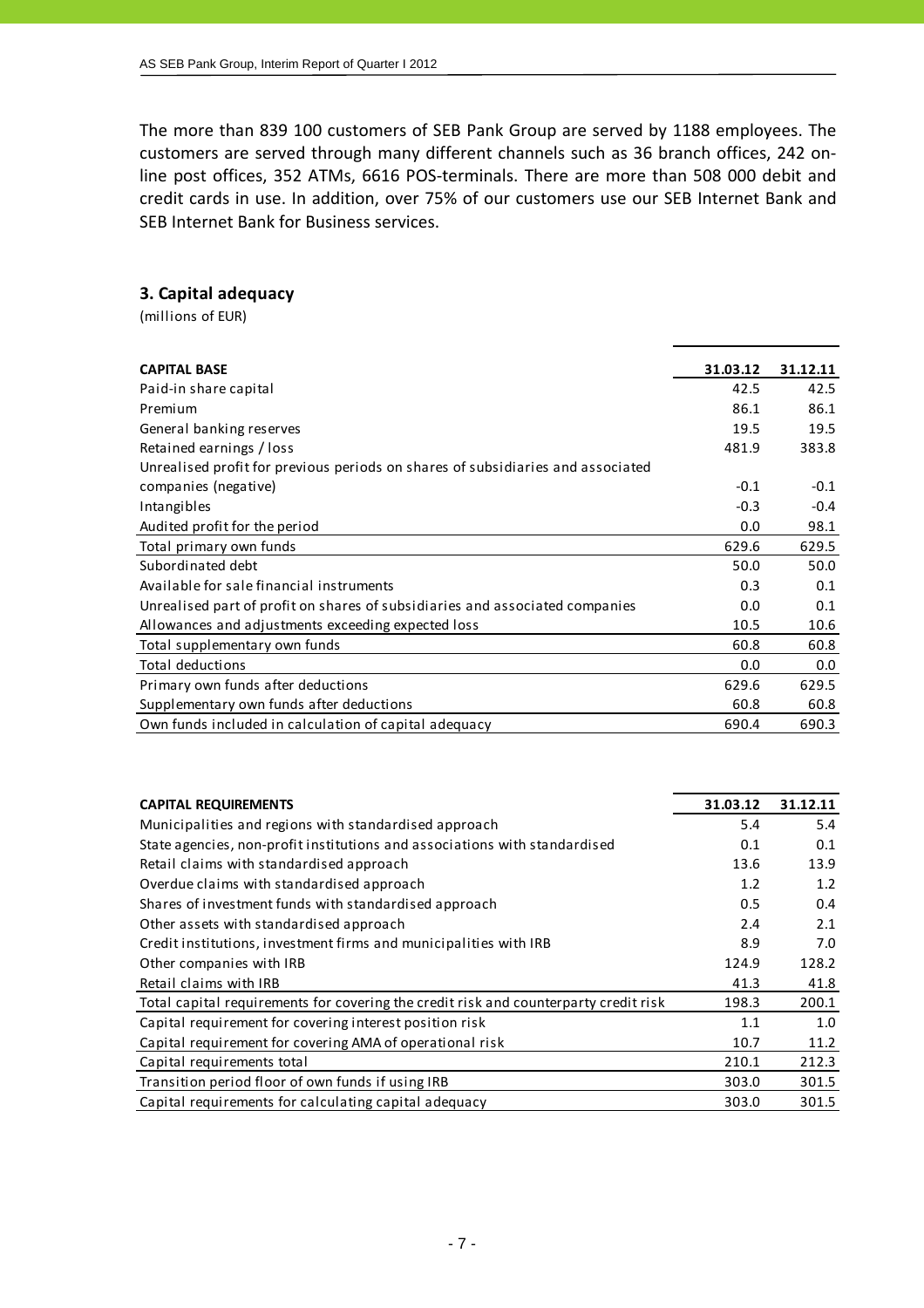#### **CAPITAL RATIOS**

|                         |       | 31.03.12 31.12.11 |
|-------------------------|-------|-------------------|
| Capital adequacy, %     | 22.79 | 22.90             |
| Tier 1 Capital Ratio, % | 20.78 | 20.88             |
| Tier 2 Capital Ratio, % | 2.01  | 2.02              |

### **MEMBERS OF CONSOLIDATION GROUP, INCLUDED TO CAPITAL ADEQUACY CALCULATION**

AS SEB Pank AS SEB Liising Group AS SEB Varahaldus AS Bangalo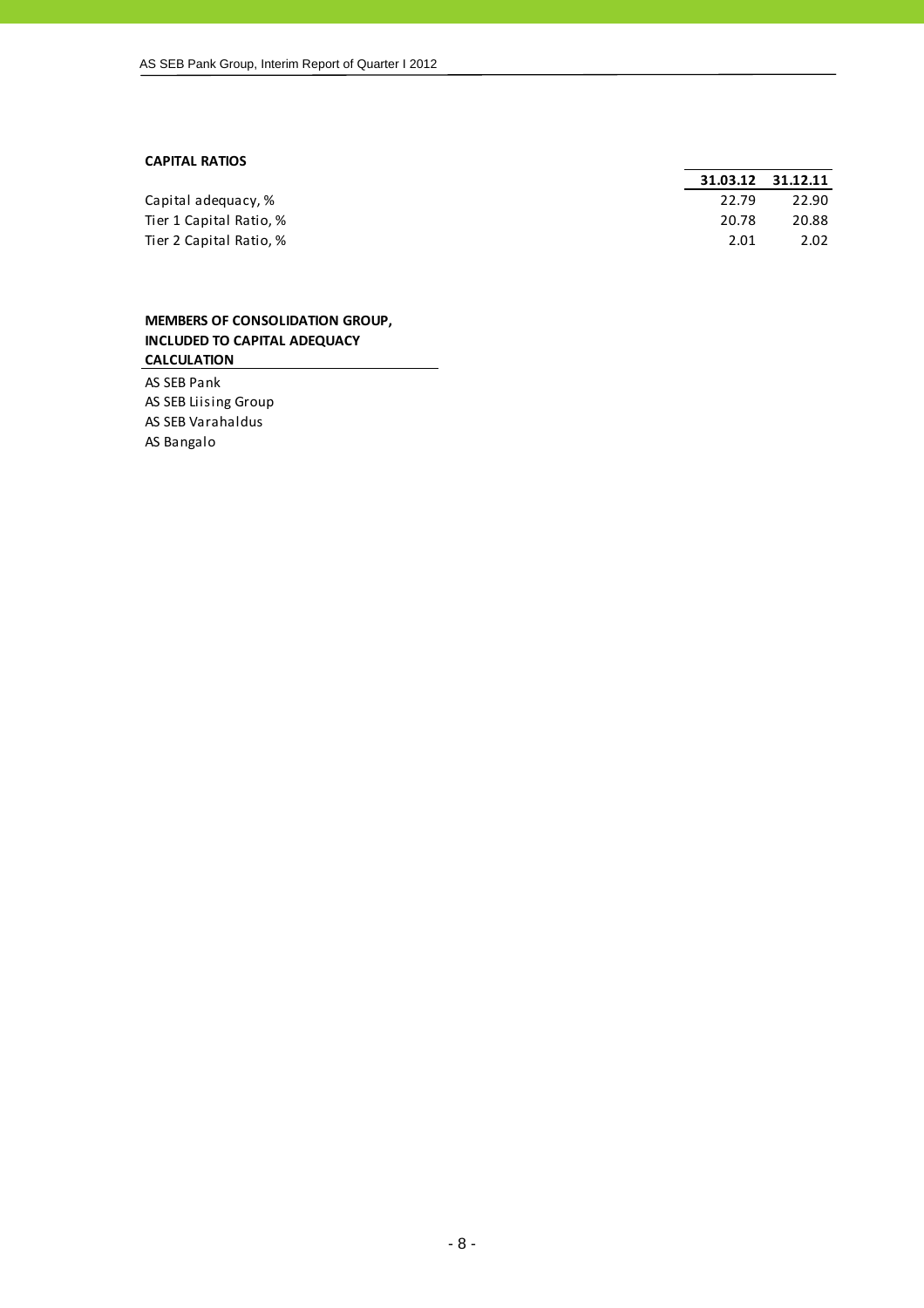# **4. Risk concentration**

| (millions of EUR)                                                                            | 31.03.12 | 31.12.11 | 31.03.11 |
|----------------------------------------------------------------------------------------------|----------|----------|----------|
| Total claims against persons associated with the credit institution's<br>consolidation group | 1.2      | 1.3      | 1.1      |
| The share of claims of the persons associated with the credit                                |          |          |          |
| institution's consolidation group in net own funds, %,                                       | 0.18     | 0.18     | 0.16     |
| Total of large exposure claims                                                               | 351.2    | 269.0    | 175.0    |
| The share of large exposure claims in net own funds, %                                       | 50.86    | 38.98    | 26.55    |
| Number of large exposure customers                                                           | 5        | 4        | 3        |

## **5. Key figures**

| (millions of EUR)                       |          |          |          |
|-----------------------------------------|----------|----------|----------|
|                                         | 31.03.12 | 31.12.11 | 31.03.11 |
| Net profit                              | 21.8     | 98.1     | 17.9     |
| Average equity                          | 641.5    | 581.1    | 540.8    |
| Return on equity (ROE), %               | 13.59    | 16.88    | 13.24    |
| Average assets                          | 4,131.7  | 4,214.9  | 4,183.5  |
| Return on assets (ROA), %               | 2.11     | 2.33     | 1.71     |
| Net interest income                     | 21.9     | 88.7     | 20.6     |
| Average interest earning assets         | 4,027.5  | 4,101.7  | 4,045.7  |
| Net interest margin (NIM), %            | 2.18     | 2.16     | 2.04     |
| Spread, %                               | 2.00     | 2.00     | 1.90     |
| Cost / Income ratio, %                  | 44.3     | 45.1     | 49.1     |
| Ratio of individually impaired loans, % | 1.97     | 2.25     | 3.51     |

#### **Explanations**

Return on equity (ROE) = Net profit/Average equity \* 100 Average equity = (Equity of current year end + Equity of previous year end)/2 Return on assets (ROA) = Net profit/Average assets \* 100 Average assets = (Assets of current year end + Assets of previous year end)/2 Cost of interest bearing liabilities = Interest expenses/Average interest bearing liabilities \*100 Cost/Income Ratio = Total Operating Expenses/Total Income \* 100 Spread = Yield on interest earning assets ‐ Cost of interest bearing liabilities Ratio of individually impaired loans = Individually impaired loans/Loans to customers \* 100 Net interest margin (NIM) = Net interest income/Average interest earning assets \* 100 Yield on interest earning assets = Interest income/Average interest earning assets \*100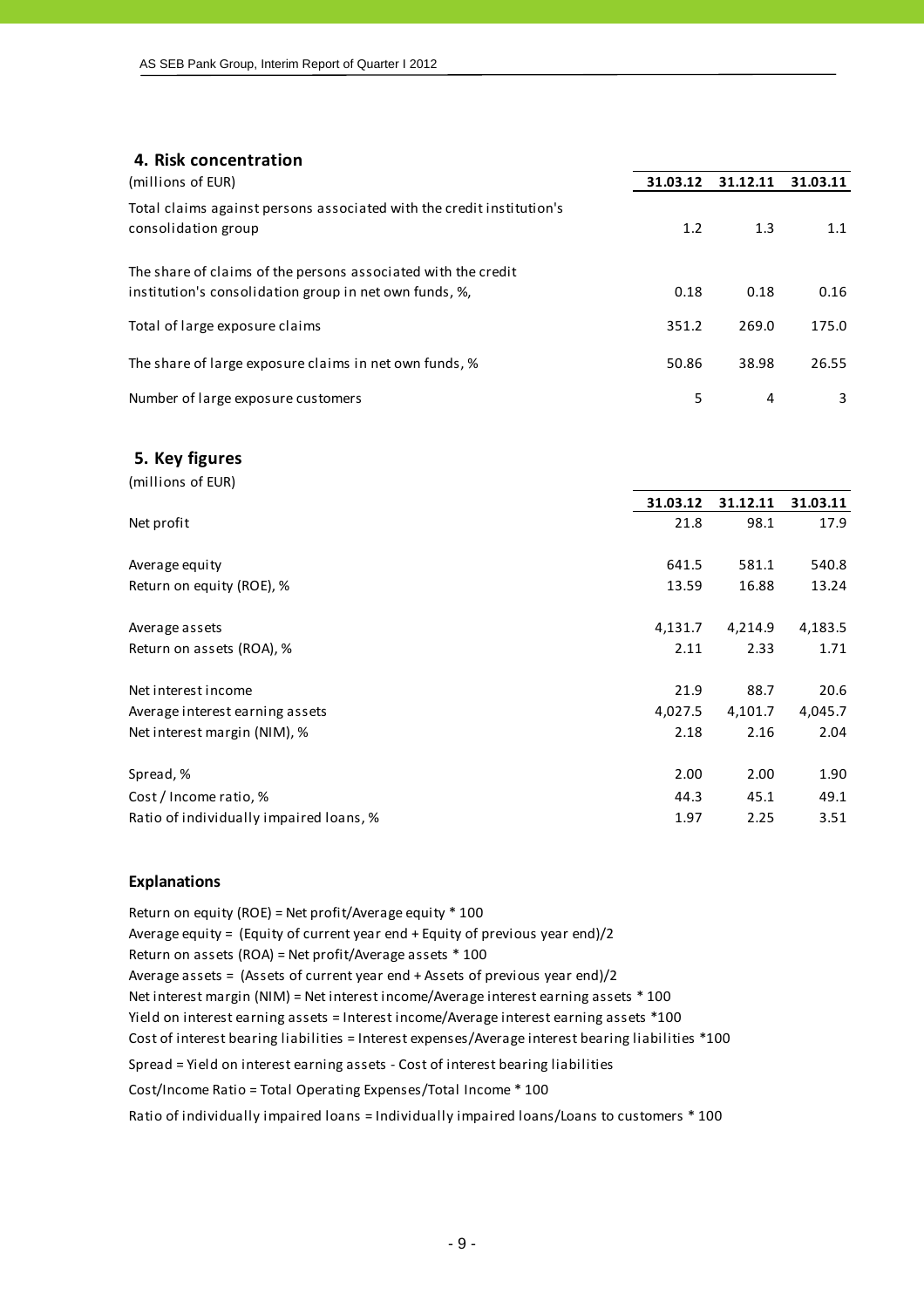#### **Interest earning assets:**

Balances with central bank Loans and advances to credit institutions (all without accrued interests) Loans and advances to customers

#### **Interest bearing liabilities:**

Due to credit institutions Due to customers Loan funds Subordinated loans (all without accrued interests)

#### **Total Operating Expenses:**

Personnel expenses Other expenses Depreciation, amortisation and impairment of tangible and intangible assets

#### **Total Income:**

Net interest income Net fee and commission income Net income from foreign exchange Gains less losses from financial assets at fair value through profit or loss Income from dividends Gains less losses from investment securities Share of profit of associates Other income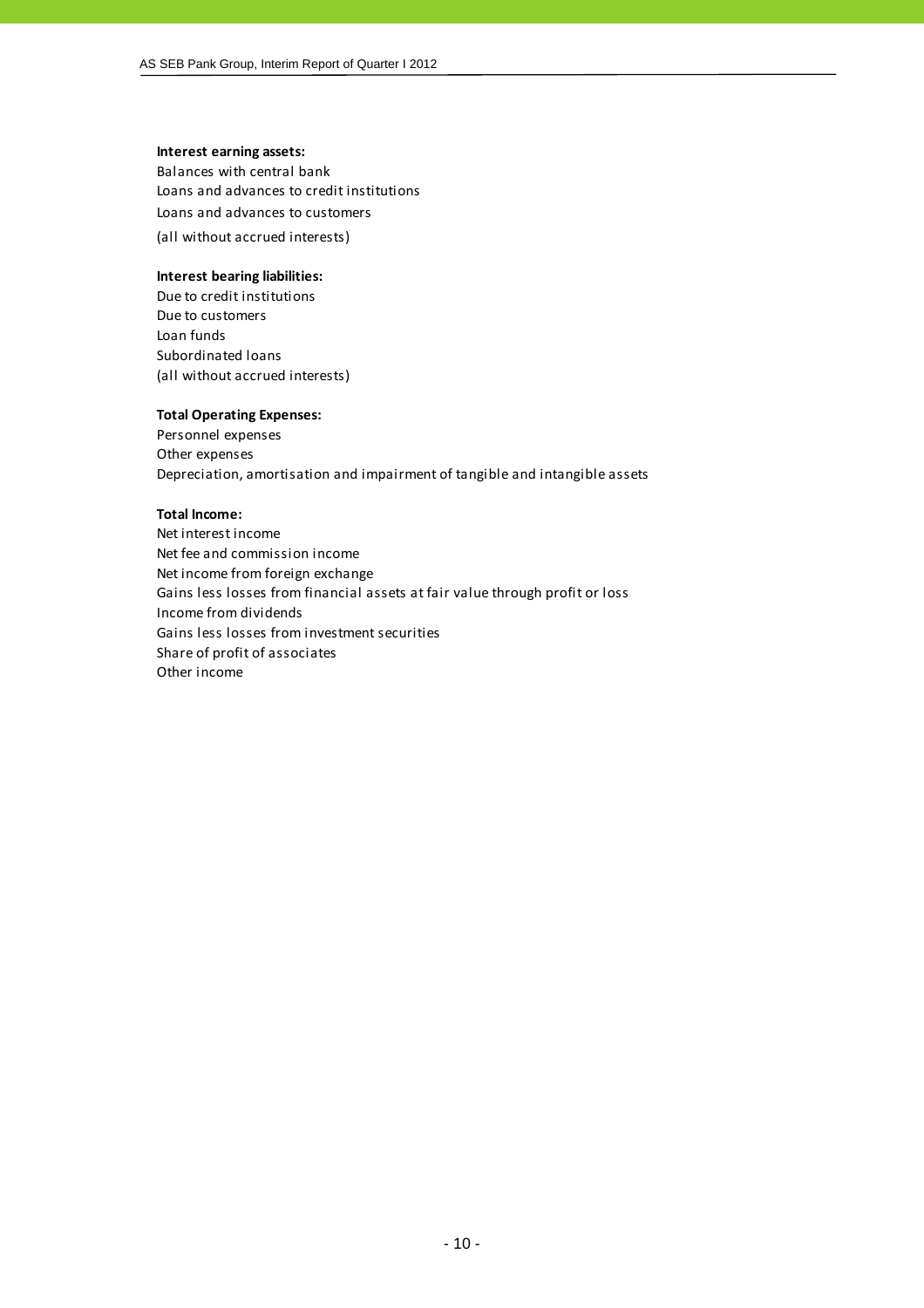# **III. Consolidated financial statements**

# **1. Consolidated income statement**

(millions of EUR)

|                                                                         |   | 2012          | 2011     |
|-------------------------------------------------------------------------|---|---------------|----------|
|                                                                         |   | Note 3 months | 3 months |
| Interest and similar income                                             | 2 | 31.6          | 29.9     |
| Interest expenses and similar charges                                   | 3 | $-9.7$        | $-9.3$   |
| Net Interest Income                                                     |   | 21.9          | 20.6     |
| Fee and commission income                                               | 4 | 12.0          | 12.5     |
| Fee and commission expense                                              | 5 | $-3.4$        | $-3.4$   |
| Net fee and commission income                                           |   | 8.6           | 9.1      |
| Net income from foreign exchange                                        |   | 1.0           | 1.0      |
| Gains less losses from financial assets at fair value through profit or |   |               |          |
| loss                                                                    |   | 0.9           | 0.3      |
| Other income                                                            |   | 0.2           | 0.2      |
| Personnel expenses                                                      |   | $-8.4$        | $-8.6$   |
| Other expenses                                                          |   | $-5.3$        | $-5.8$   |
| Depreciation, amortisation and impairment of tangible and               |   |               |          |
| intangible assets                                                       |   | $-0.7$        | $-0.8$   |
| Profit before impairment losses on loans and advances                   |   | 18.2          | 16.0     |
| Impairment losses on loans and advances                                 | 6 | 3.6           | 1.9      |
| Profit before income tax                                                |   | 21.8          | 17.9     |
| Income tax                                                              |   | 0.0           | 0.0      |
| Net profit                                                              |   | 21.8          | 17.9     |
| Profit attributable to the sole equity holder                           |   | 21.8          | 17.9     |

# **2. Consolidated statement of comprehensive income**

|                                                       | 2012     | 2011     |
|-------------------------------------------------------|----------|----------|
|                                                       | 3 months | 3 months |
| Net profit                                            | 21.8     | 17.9     |
| Other comprehensive income/expense                    |          |          |
| Revaluation of available-for-sale financial assets    | 0.3      | 0.0      |
| Total other comprehensive income/expense              | 0.3      | 0.0      |
| Total comprehensive income                            | 22.1     | 17.9     |
| Sole equity holder of the parent entity (total)       | 22.1     | 17.9     |
| -Total comprehensive income from continued operations | 22.1     | 17.9     |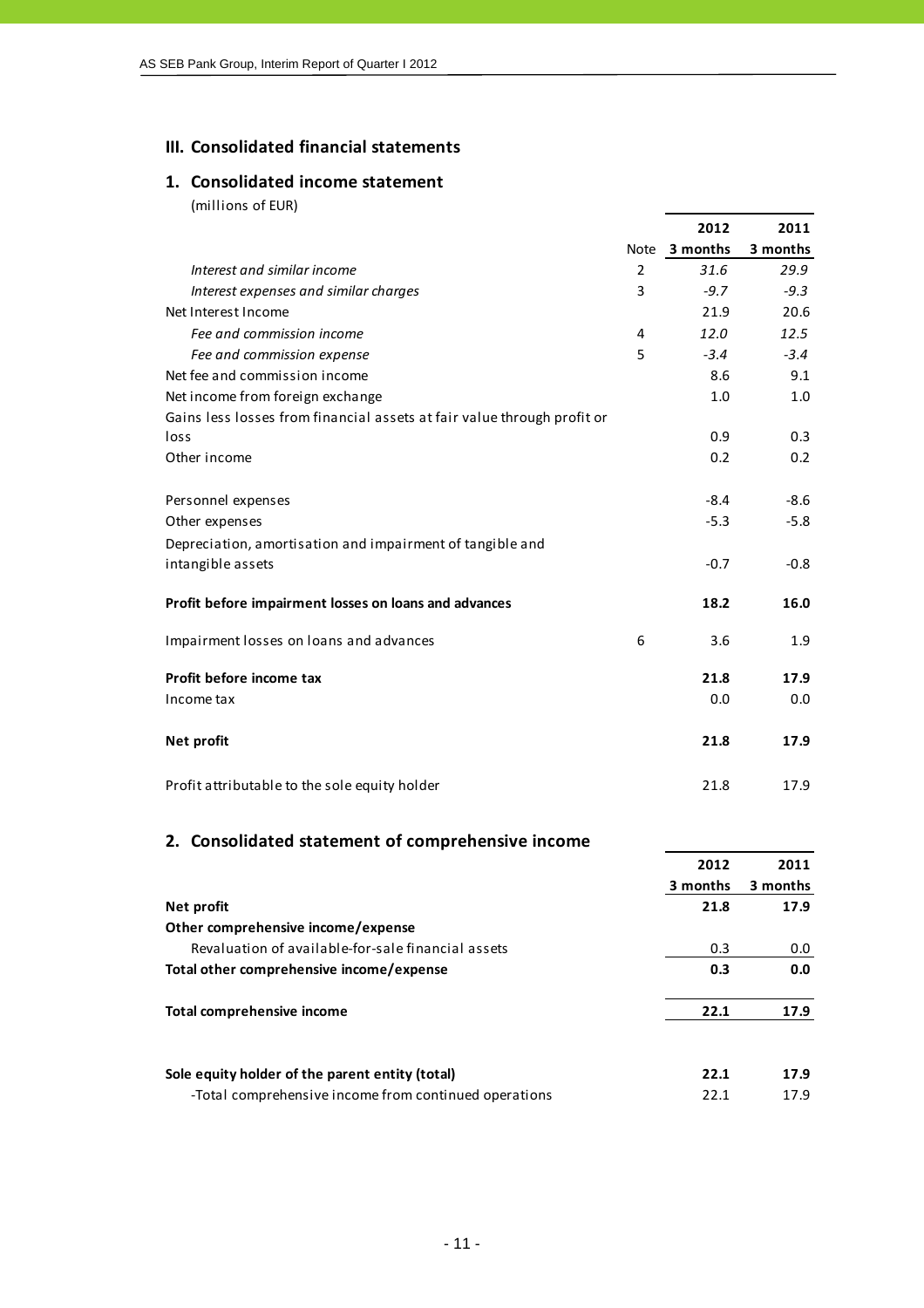# **3. Consolidated statement of financial position**

| (millions of EUR)                         |          |          |
|-------------------------------------------|----------|----------|
|                                           | 31.03.12 | 31.12.11 |
| <b>ASSETS</b>                             |          |          |
| Cash                                      | 44.2     | 38.7     |
| Balances with central bank                | 24.6     | 49.5     |
| Loans and advances to credit institutions | 533.8    | 423.0    |
| Loans and advances to customers           | 3,496.4  | 3,540.5  |
| Financial assets held for trading         | 22.2     | 21.0     |
| Available-for-sale financial assets       | 5.3      | 4.9      |
| Other assets                              | 24.8     | 18.0     |
| Investments in associates                 | 0.5      | 0.5      |
| Intangible assets                         | 0.3      | 0.4      |
| Property, plant and equipment             | 7.3      | 7.5      |
| Investment properties                     | 0.0      | 0.0      |
| <b>TOTAL ASSETS</b>                       | 4,159.4  | 4,104.0  |

## **LIABILITIES AND SHAREHOLDERS' EQUITY**

| Due to credit institutions                                 | 933.2   | 948.5   |
|------------------------------------------------------------|---------|---------|
| Due to customers                                           | 2,413.4 | 2,378.8 |
| Loan funds                                                 | 17.4    | 18.1    |
| Other liabilities                                          | 69.8    | 54.8    |
| Financial liabilities at fair value through profit or loss | 21.3    | 20.5    |
| Provisions                                                 | 1.4     | 2.9     |
| Subordinated loans                                         | 50.4    | 50.1    |
| <b>Total Liabilities</b>                                   | 3,506.9 | 3,473.7 |
| Share capital                                              | 42.5    | 42.5    |
| Share premium                                              | 86.1    | 86.1    |
| Other reserves                                             | 20.1    | 19.8    |
| Retained earnings                                          | 503.8   | 481.9   |
| <b>Total shareholders' equity</b>                          | 652.5   | 630.3   |
|                                                            |         |         |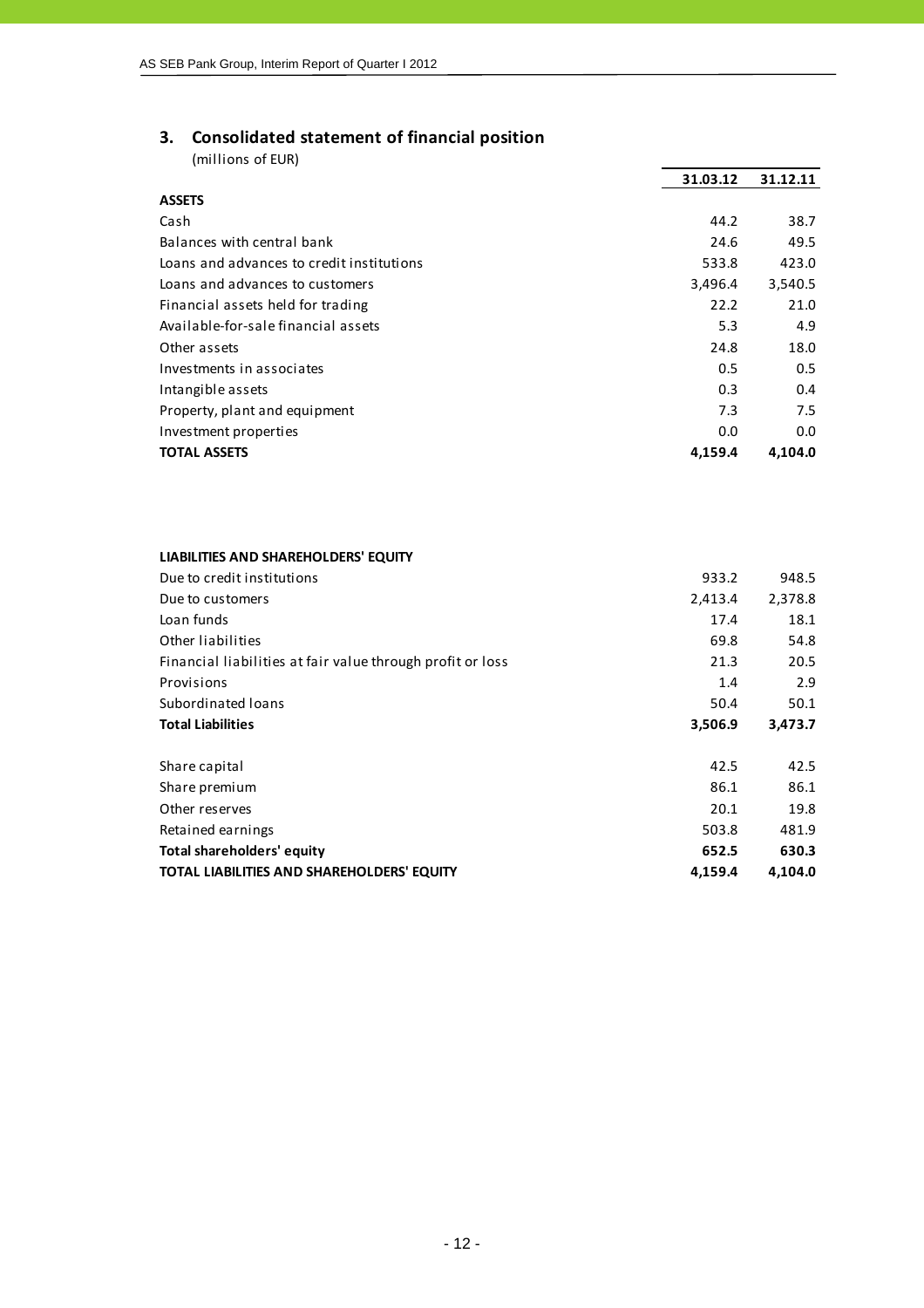# **4. Consolidated cash flow statement**

(millions of EUR)

| I. Cash flows from operating activities<br>Interest received                    | 3 months<br>31.4<br>$-8.8$ | 3 months<br>29.3 |
|---------------------------------------------------------------------------------|----------------------------|------------------|
|                                                                                 |                            |                  |
|                                                                                 |                            |                  |
|                                                                                 |                            |                  |
| Interest paid                                                                   |                            | $-10.1$          |
| Fee and commission received                                                     | 12.0                       | 12.5             |
| Fee and commission paid                                                         | $-3.4$                     | $-3.4$           |
| Net trading income and other operating income                                   | 1.5                        | 0.6              |
| Personnel expenses and other operating expenses                                 | $-12.7$                    | $-13.3$          |
| Cash flows from operating activities before changes in the operating assets     |                            |                  |
| and liabilities                                                                 | 20.0                       | 15.6             |
| Changes in operating assets:                                                    |                            |                  |
| Loans and advances to credit institutions and mandatory reserve in central bank | 203.8                      | $-123.2$         |
| Loans and advances to customers                                                 | 47.4                       | 42.4             |
| Other assets                                                                    | $-2.2$                     | 7.0              |
| <b>Changes of operating liabilities:</b>                                        |                            |                  |
| Due to credit institutions                                                      | $-0.4$                     | $-290.1$         |
| Due to customers                                                                | 34.8                       | $-1.2$           |
| Loan funds                                                                      | $-0.8$                     | $-0.3$           |
| Other liabilities                                                               | $-1.4$                     | $-10.2$          |
| Cash flow from (used in) operating activities                                   | 301.2                      | $-360.0$         |
| II. Cash flows from investing activities                                        |                            |                  |
| Net increase-/decrease+ of investment portfolio securities                      | $-0.1$                     | $-0.4$           |
| Proceeds from sale and liquidation of associates and subsidiaries               | 0.0                        | 0.4              |
| Purchase of investment properties, tangible and intangible assets               | $-0.5$                     | $-1.2$           |
| Proceeds from sale of investment properties, tangible and intangible assets     | 0.0                        | 0.2              |
| Cash flow from (used in) investing activities                                   | $-0.6$                     | $-1.0$           |
| III. Cash flows from financing activities                                       | 0.0                        | 0.0              |
| Net decrease/increase in cash and cash equivalents                              | 300.6                      | $-361.0$         |
| Cash and cash equivalents at the beginning of period                            | 87.3                       | 562.0            |
| Effect of exchange rate changes on cash and cash equivalents                    | 0.1                        | 0.0              |
| Cash and cash equivalents at the end of period                                  | 388.0                      | 201.0            |

| Cash and cash equivalents includes:                      | 31.03.12 | 31.03.11 |
|----------------------------------------------------------|----------|----------|
| Cash on hand                                             | 44.2     | 37.2     |
| Balances with the central bank without mandatory reserve | 0.0      | 0.6      |
| Liquid deposits in other credit institutions             | 342.1    | 163.1    |
| Trading portfolio                                        | 1.7      | 0.1      |
|                                                          | 388.0    | 201.0    |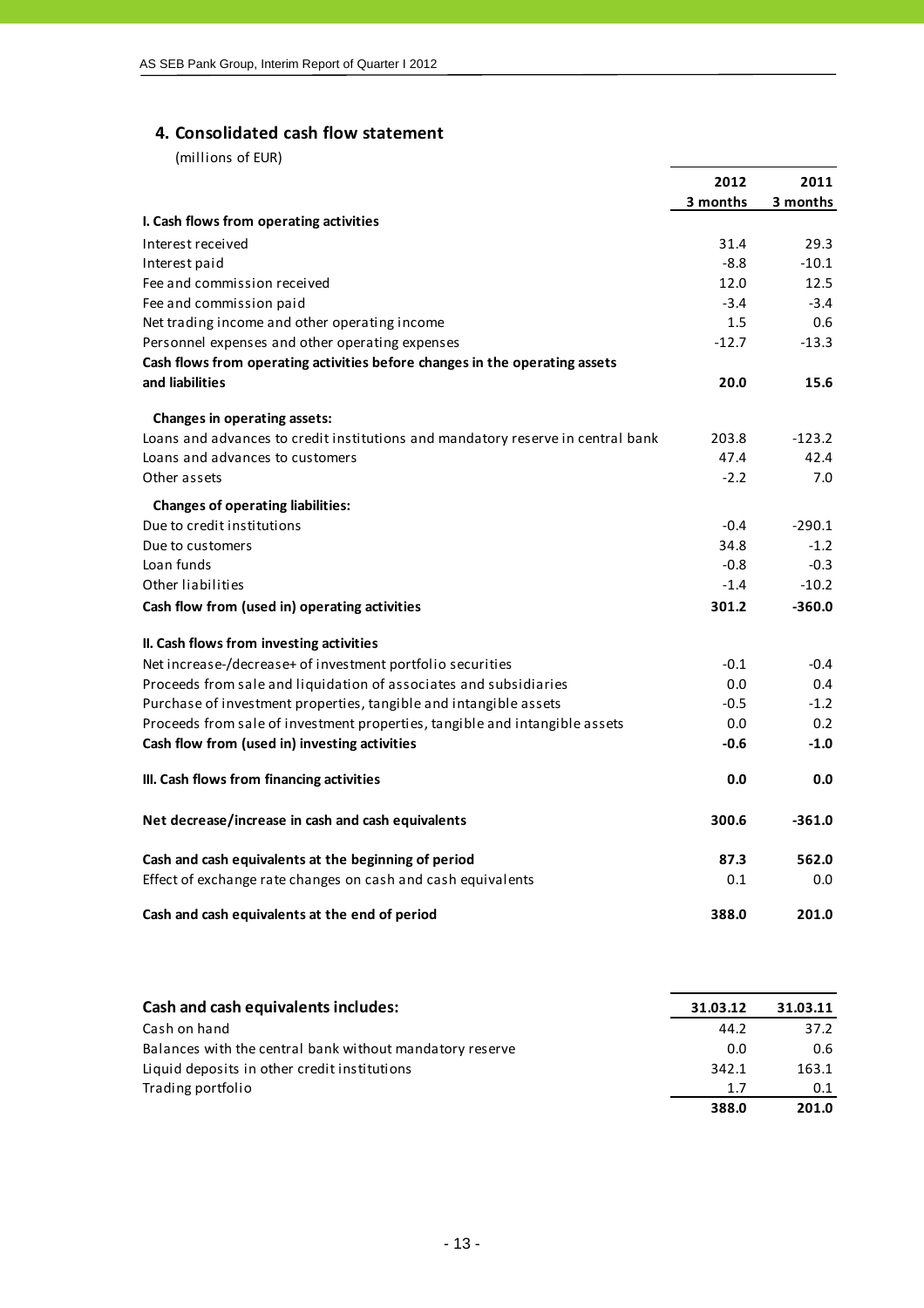# **5. Changes in consolidated shareholders' equity**

(millions of EUR)

|                                                                  |              |              |                 |                 | <b>Total</b>  |
|------------------------------------------------------------------|--------------|--------------|-----------------|-----------------|---------------|
|                                                                  | <b>Share</b> | <b>Share</b> |                 | <b>Retained</b> | shareholders' |
|                                                                  | capital      | premium      | <b>Reserves</b> | profit          | equity        |
| Year beginning 01.01.2011                                        | 42.5         | 86.1         | 20.0            | 383.2           | 531.8         |
| Statutory reserve                                                | 0.0          | 0.0          | $-0.1$          | 0.1             | 0.0           |
| Other                                                            | 0.0          | 0.0          | 0.0             | 0.1             | 0.1           |
| Net profit                                                       | 0.0          | 0.0          | 0.0             | 17.9            | 17.9          |
| Other comprehensive expense:<br>Net change in available-for-sale |              |              |                 |                 |               |
| financial assets                                                 | 0.0          | 0.0          | 0.0             | 0.0             | 0.0           |
| Total other comprehensive expense                                | 0.0          | 0.0          | 0.0             | 0.0             | 0.0           |
| <b>Total comprehensive income</b>                                | 0.0          | 0.0          | 0.0             | 17.9            | 17.9          |
| <b>Final balance 31.03.2011</b>                                  | 42.5         | 86.1         | 19.9            | 401.3           | 549.8         |
|                                                                  |              |              |                 |                 |               |
| Year beginning 01.01.2012                                        | 42.5         | 86.1         | 19.8            | 481.9           | 630.3         |
| Other                                                            | 0.0          | 0.0          | 0.0             | 0.2             | 0.2           |
| Net profit                                                       | 0.0          | 0.0          | 0.0             | 21.8            | 21.8          |
| Other comprehensive expense:<br>Net change in available-for-sale |              |              |                 |                 |               |
| financial assets                                                 | 0.0          | 0.0          | 0.3             | 0.0             | 0.3           |
| Total other comprehensive expense                                | 0.0          | 0.0          | 0.3             | 0.0             | 0.3           |
| Total comprehensive income                                       | 0.0          | 0.0          | 0.3             | 21.8            | 22.1          |
| <b>Final balance 31.03.2012</b>                                  | 42.5         | 86.1         | 20.1            | 503.9           | 652.6         |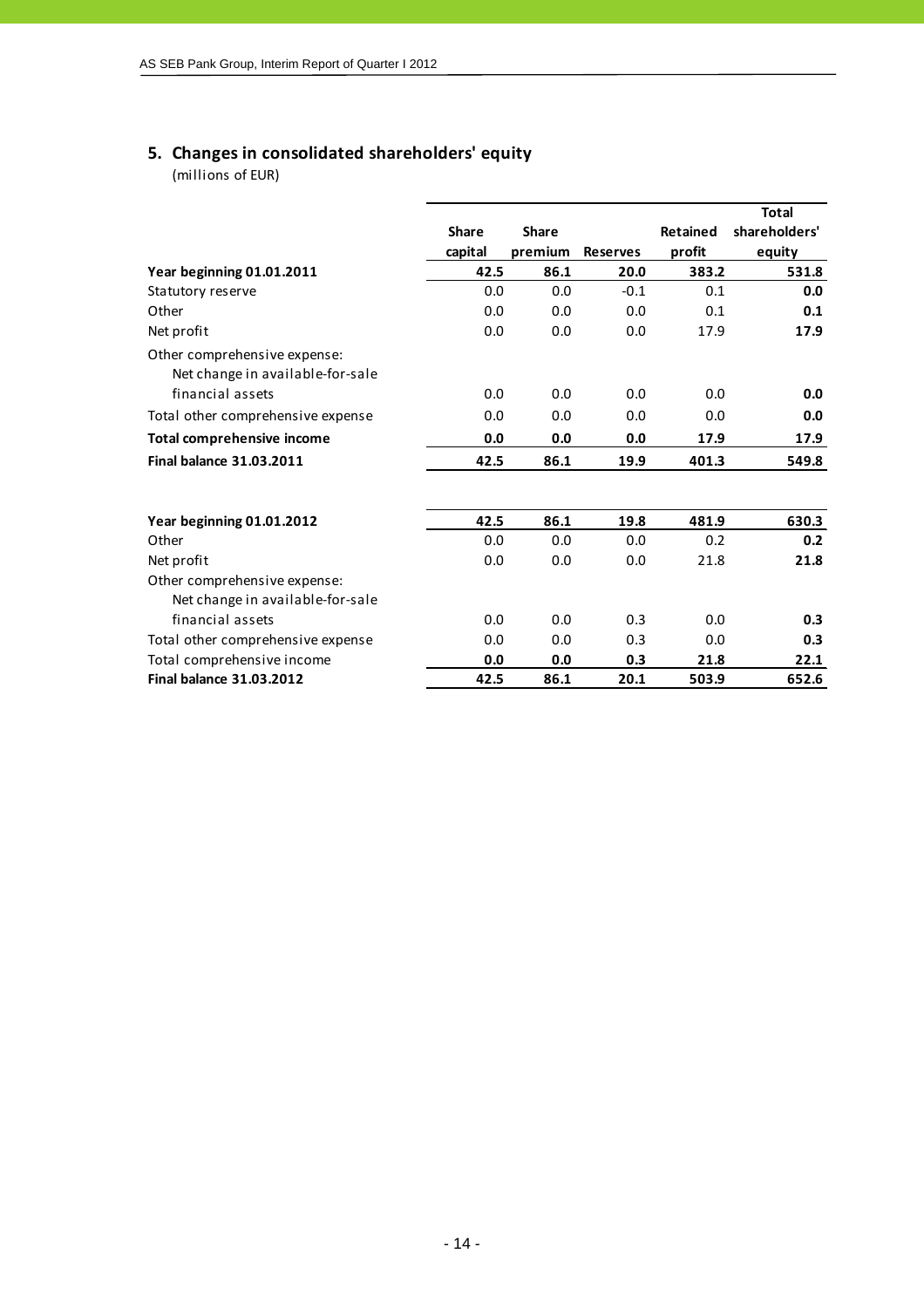# **6. Contingent assets and liabilities and commitments**

(millions of EUR)

| 31.03.12                                                                                   | <b>Contract amount</b> |                    | <b>Balance value</b> |                    |  |
|--------------------------------------------------------------------------------------------|------------------------|--------------------|----------------------|--------------------|--|
|                                                                                            | <b>Assets</b>          | <b>Liabilities</b> | <b>Assets</b>        | <b>Liabilities</b> |  |
| 1. Irrevocable and revocable transactions                                                  | 7.6                    | 681.5              | 0.0                  | 0.0                |  |
| 1.1. Guarantees and other similar off-balance sheet<br>irrovocable liabilitieas and claims | 1.1                    | 245.1              | 0.0                  | 0.0                |  |
| incl. financial quarantees                                                                 | 0.0                    | 84.0               | 0.0                  | 0.0                |  |
| 1.2. Loan commitments                                                                      | 6.5                    | 361.4              | 0.0                  | 0.0                |  |
| 1.3. Other revocable transactions                                                          | 0.0                    | 75.0               | 0.0                  | 0.0                |  |
| 2. Derivatives                                                                             | 651.6                  | 650.8              | 20.4                 | 21.3               |  |
| 2.1. Currency related derivatives                                                          | 268.9                  | 268.9              | 0.7                  | 0.7                |  |
| 2.2. Interest related derivatives                                                          | 347.2                  | 347.0              | 18.1                 | 18.1               |  |
| 2.3. Equity related derivatives*                                                           | 35.5                   | 34.9               | 1.6                  | 2.5                |  |
|                                                                                            | 659.2                  | 1,332.3            | 20.4                 | 21.3               |  |

| 31.12.11                                                                                                                 | <b>Contract amount</b> |                    | <b>Balance value</b> |                    |  |
|--------------------------------------------------------------------------------------------------------------------------|------------------------|--------------------|----------------------|--------------------|--|
|                                                                                                                          | <b>Assets</b>          | <b>Liabilities</b> | <b>Assets</b>        | <b>Liabilities</b> |  |
| 1. Irrevocable and revocable transactions                                                                                | 7.2                    | 707.6              | 0.0                  | 0.0                |  |
| 1.1. Guarantees and other similar off-balance sheet<br>irrovocable liabilitieas and claims<br>incl. financial quarantees | 0.7<br>0.0             | 244.7<br>76.5      | 0.0<br>0.0           | 0.0<br>0.0         |  |
| 1.2. Loan commitments                                                                                                    | 6.5                    | 362.9              | 0.0                  | 0.0                |  |
| 1.3. Other revocable transactions                                                                                        | 0.0                    | 100.0              | 0.0                  | 0.0                |  |
| 2. Derivatives                                                                                                           | 506.9                  | 505.9              | 19.8                 | 20.5               |  |
| 2.1. Currency related derivatives                                                                                        | 119.8                  | 119.5              | 1.3                  | 1.1                |  |
| 2.2. Interest related derivatives                                                                                        | 346.5                  | 346.4              | 17.3                 | 17.2               |  |
| 2.3. Equity related derivatives*                                                                                         | 40.6                   | 40.0               | 1.2                  | 2.2                |  |
|                                                                                                                          | 514.1                  | 1,213.5            | 19.8                 | 20.5               |  |

\* Derivative transactions are executed to cover the client's position and the derivative risks are not taken to own portfolio. All risks arising from these transactions are fully mitigated with parent company. The equity option prices are calculated using for all input data (e.g. underlying prices or volumes) either independently sourced input (e.g. the underlying prices) or an independent price verification is performed on the next day to compare the values to independently sourced market data (e.g. for volumes).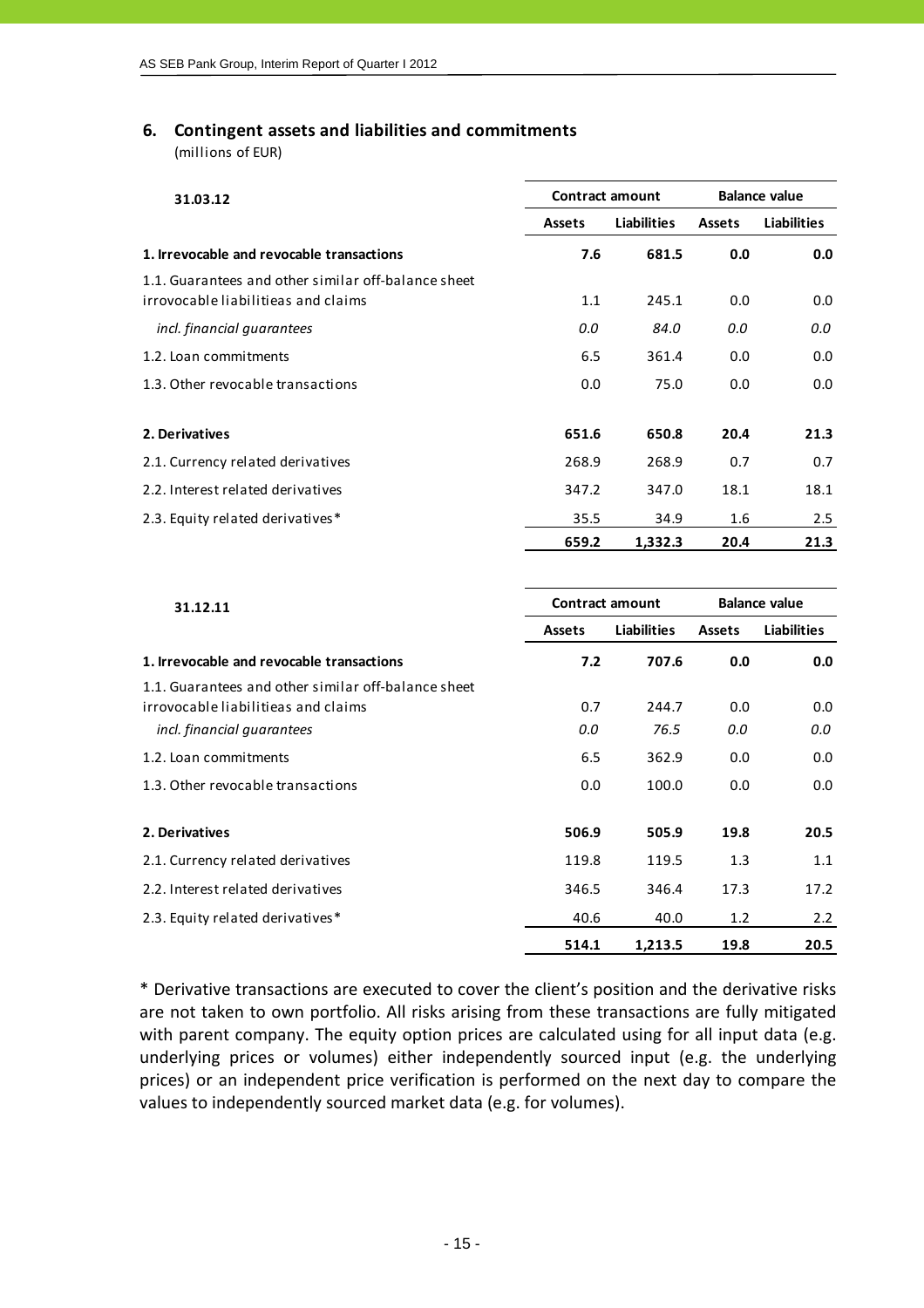# **Accounting principles**

The interim report of AS SEB Pank Group for Quarter I 2012 has been prepared in conformity with International Accounting Standard IAS 34 "Interim Financial Reporting" and the disclosure requirements, established by Eesti Pank.

The accounting principles, used in the interim report of AS SEB Pank Group for Quarter I 2012 are in conformity with the accounting principles used in the annual report for the year ended on 31 December 2011.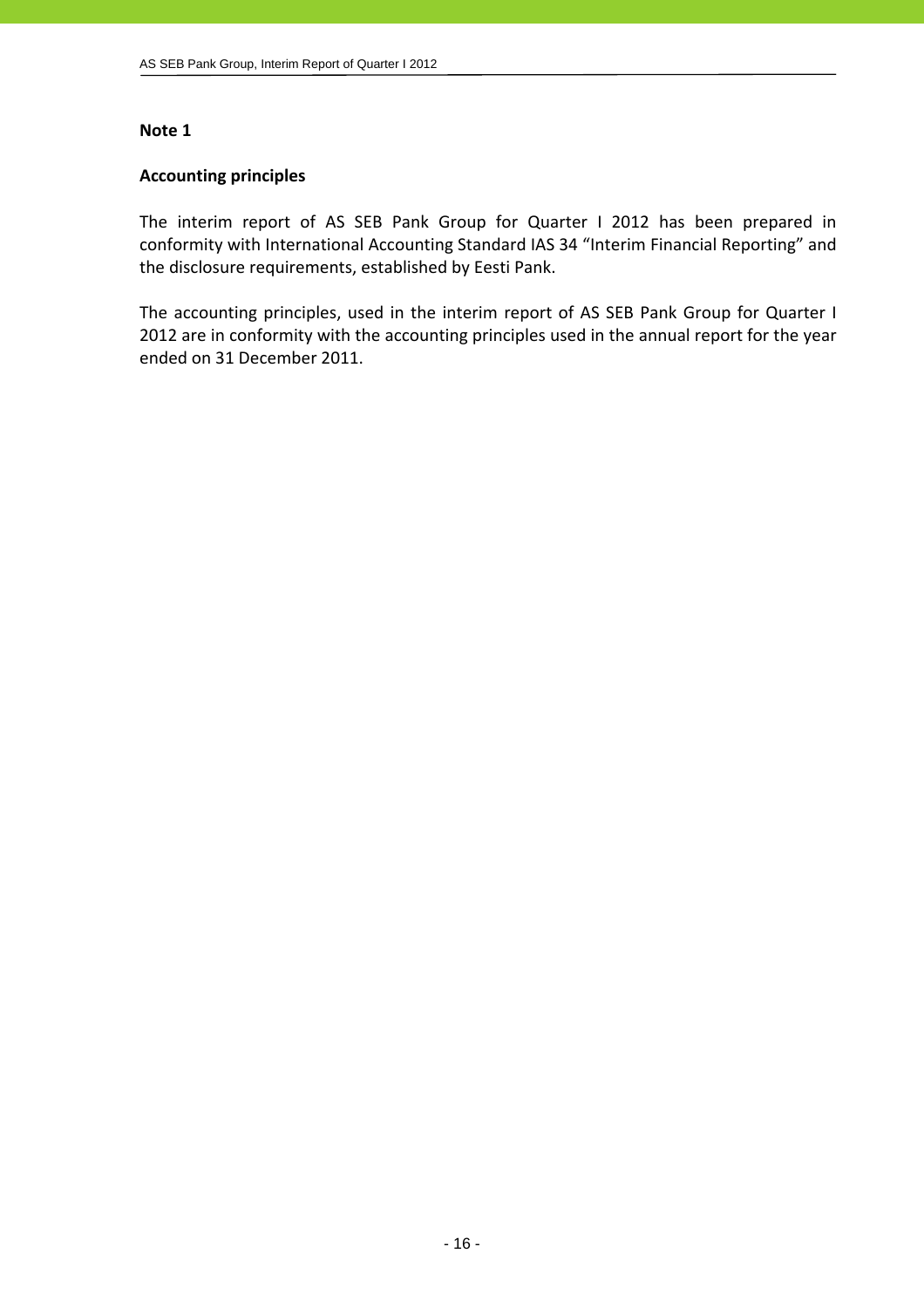### **Interest and similar income**

| (millions of EUR)         | 2012 | 2011              |
|---------------------------|------|-------------------|
|                           |      | 3 months 3 months |
| Loans                     | 26.6 | 25.3              |
| Leasing                   | 4.0  | 4.1               |
| Deposits with other banks | 1.0  | 0.5               |
|                           | 31.6 | 29.9              |

#### **Note 3**

#### **Interest expenses and similar charges**

| (millions of EUR)              | 2012   | 2011              |
|--------------------------------|--------|-------------------|
|                                |        | 3 months 3 months |
| Credit institutions            | $-5.0$ | $-5.8$            |
| Time and other saving deposits | $-3.2$ | $-2.0$            |
| Demand deposits                | $-1.1$ | $-0.8$            |
| Subordinated debts             | $-0.3$ | $-0.6$            |
| Loan funds                     | $-0.1$ | $-0.1$            |
|                                | $-9.7$ | $-9.3$            |

#### **Note 4**

#### **Fee and commission income**

| (millions of EUR)                             | 2012 | 2011              |
|-----------------------------------------------|------|-------------------|
|                                               |      | 3 months 3 months |
| Payment cards related commissions             | 4.7  | 4.7               |
| Securities market services *                  | 2.9  | 3.4               |
| Transaction fees                              | 1.3  | 1.2               |
| Credit contracts **                           | 0.9  | 0.9               |
| Non-life insurance brokerage fees             | 0.3  | 0.6               |
| Other settlement fees                         | 0.7  | 0.5               |
| Income from leasing agreements (full service) | 0.4  | 0.4               |
| Income from electronic channels               | 0.3  | 0.3               |
| Cash handling fees                            | 0.2  | 0.2               |
| Commodity futures fees                        | 0.0  | 0.1               |
| Other                                         | 0.3  | 0.2               |
|                                               | 12.0 | 12.5              |

\* Securities market services includes asset management fees of investment funds and securties portfolios, custody services, advisory fees and other with securities transactions related fees.

\*\* Credit contracts include loan, leasing, letter of credit and guarantee contracts, which are short‐term and do not constitute interest income, but are of administrative nature for arrangement or reorganisation of credits.

#### **Note 5**

| Fee and commission expense                    |        |                   |
|-----------------------------------------------|--------|-------------------|
| (millions of EUR)                             | 2012   | 2011              |
|                                               |        | 3 months 3 months |
| Payment cards related commissions             | $-2.0$ | $-1.8$            |
| Cash collecting fees                          | $-0.4$ | $-0.5$            |
| Expenses to leasing agreements (full service) | $-0.4$ | $-0.4$            |
| Securities market services                    | $-0.3$ | $-0.4$            |
| Transaction fees                              | $-0.2$ | $-0.2$            |
| Expenses of electronic channels               | $-0.1$ | $-0.1$            |
|                                               | $-3.4$ | $-3.4$            |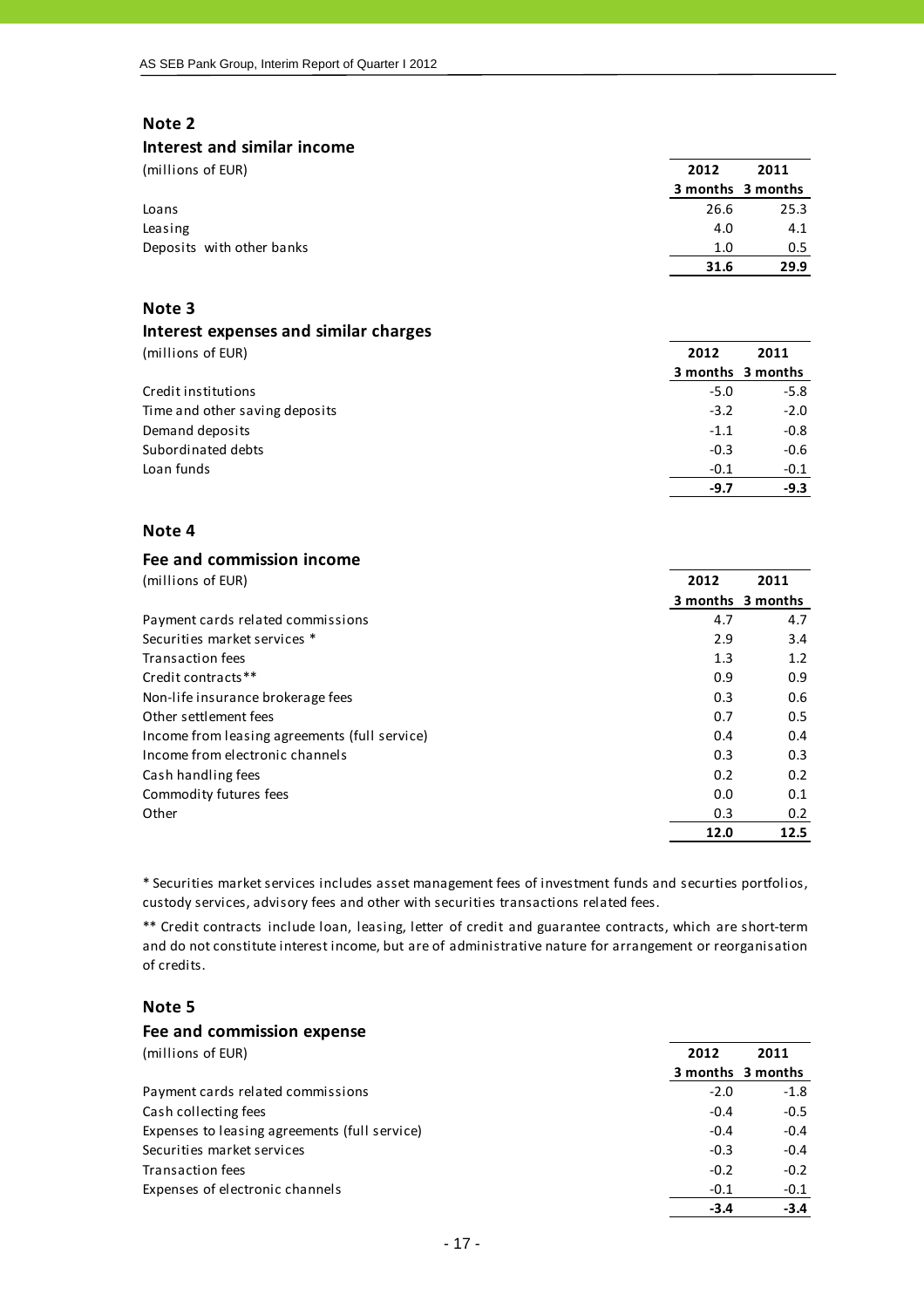# **Impairment losses on loans and advances**

| (millions of EUR)                                  | 2012   | 2011              |
|----------------------------------------------------|--------|-------------------|
|                                                    |        | 3 months 3 months |
| <b>Impairment losses</b>                           | 2.1    | 1.9               |
| impairment losses of reporting period              | $-1.6$ | $-4.0$            |
| recoveries from write-offs                         | 0.1    | 0.1               |
| decreasing of impairment losses of previous period | 3.6    | 5.8               |
| Impairment losses for contingent liabilities       | 1.5    | 0.0               |
|                                                    | 3.6    |                   |

# **Note 7**

# **Allowances on loans and advances**

(millions of EUR)

| 31.03.12 | 31.12.11 |
|----------|----------|
| 131.0    | 179.5    |
| 1.6      | 14.7     |
| $-3.6$   | $-42.0$  |
| $-3.4$   | $-21.2$  |
| 125.6    | 131.0    |
|          |          |
| 0.1      | 0.2      |
|          |          |

### **Note 8**

# **Loans and advances to customers by remaining maturity**

(millions of EUR)

|          | Less than 3-12 1-5 5-10 Over 10 |       |       |                                         |       |
|----------|---------------------------------|-------|-------|-----------------------------------------|-------|
|          | 3 months months                 | vears | vears | vears                                   | Total |
| 31.03.12 | 214.1                           |       |       | 494.0 1.347.7 512.4 928.2 3.496.4       |       |
|          |                                 |       |       |                                         |       |
| 31.12.11 |                                 |       |       | 174.2 509.0 1,390.1 517.9 949.3 3,540.5 |       |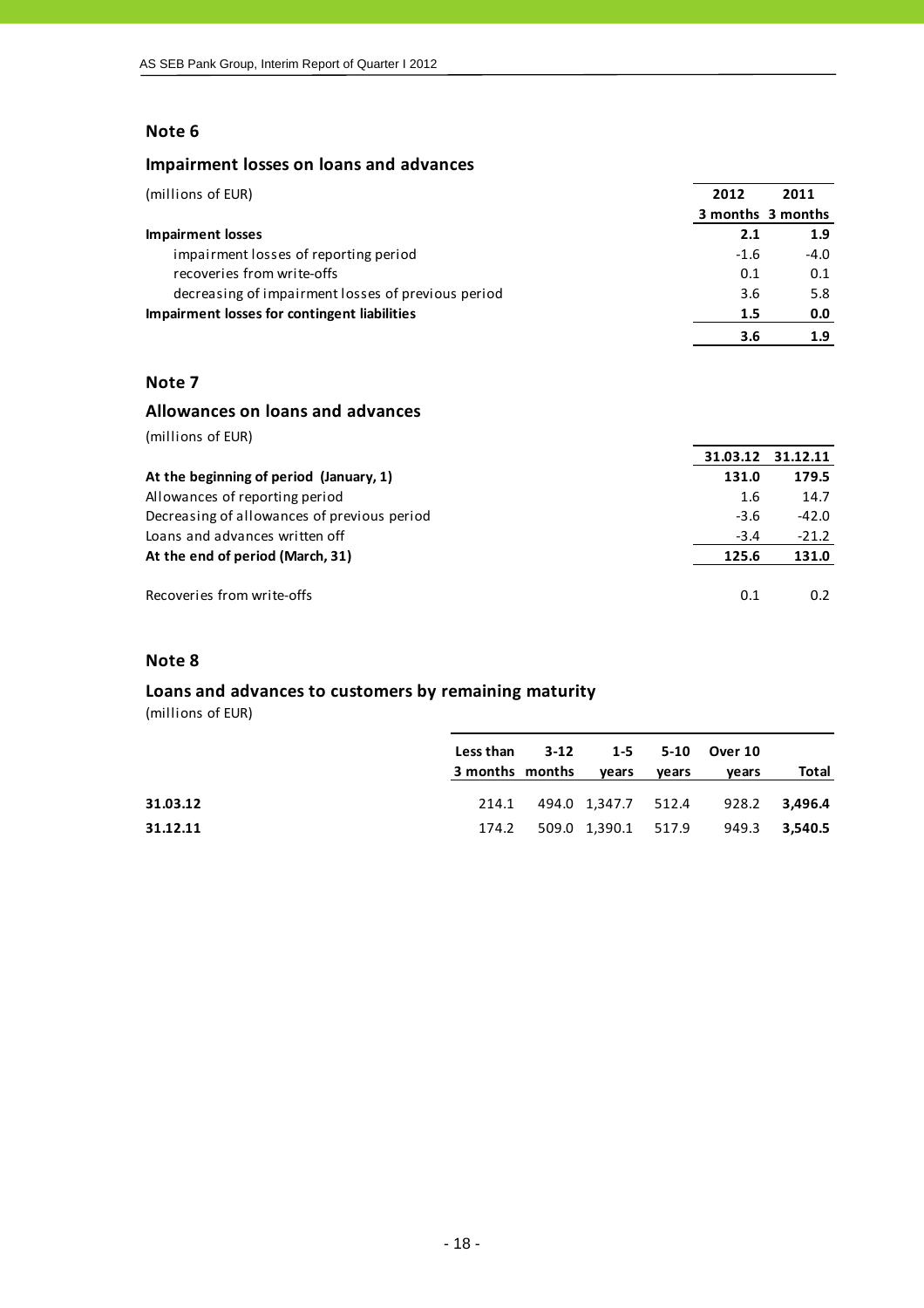#### **Geographic concentration of financial assets and liabilities**

(millions of EUR)

| 31.03.12             | Cash,<br>balances<br>with central<br>bank, loans<br>and<br>advances to<br>credit | Loans and<br>advances<br>to custo- | Securi- | Other  | Total   | Due to<br>credit<br>institu- | Due to<br>custo- | Other       | Total       | Contin-<br>gent |
|----------------------|----------------------------------------------------------------------------------|------------------------------------|---------|--------|---------|------------------------------|------------------|-------------|-------------|-----------------|
|                      | institutions                                                                     | mers                               | ti es   | assets | assets  | tions                        | mers             | liabilities | liabilities | liabilities     |
| Sweden               | 502.1                                                                            | 1.4                                | 2.9     | 0.3    | 506.7   | 858.6                        | 8.7              | 67.9        | 935.2       | 1.5             |
| Estonia              | 68.9                                                                             | 3,454.3                            | 24.0    | 28.9   | 3,576.1 | 20.2                         | 2,102.9          | 86.0        | 2,209.1     | 668.2           |
| United Kingdom       | 0.4                                                                              | 2.3                                | 0.0     | 0.0    | 2.7     | 1.4                          | 21.1             | 0.1         | 22.6        | 0.2             |
| Russia               | 2.8                                                                              | 0.4                                | 0.0     | 0.1    | 3.3     | 0.5                          | 21.3             | 0.0         | 21.8        | 0.1             |
| Germany              | 0.6                                                                              | 0.3                                | 0.0     | 0.1    | 1.0     | 29.3                         | 2.9              | 0.1         | 32.3        | 7.2             |
| <b>United States</b> | 4.8                                                                              | 0.6                                | 0.6     | 0.0    | 6.0     | 0.4                          | 63.1             | 0.0         | 63.5        | 0.1             |
| Canada               | 0.0                                                                              | 0.0                                | 0.0     | 0.0    | 0.0     | 0.0                          | 2.3              | 0.0         | 2.3         | 0.0             |
| Japan                | 0.0                                                                              | 0.0                                | 0.0     | 0.0    | 0.0     | 0.0                          | 0.3              | 0.0         | 0.3         | 0.0             |
| Finland              | 0.0                                                                              | 18.4                               | 0.0     | 0.6    | 19.0    | 0.0                          | 9.3              | 0.6         | 9.9         | 2.9             |
| Latvia               | 9.2                                                                              | 0.1                                | 0.0     | 0.0    | 9.3     | 19.2                         | 2.7              | 0.0         | 21.9        | 0.0             |
| Lithuania            | 2.7                                                                              | 0.0                                | 0.0     | 0.0    | 2.7     | 0.3                          | 3.3              | 0.0         | 3.6         | 0.0             |
| Luxembourg           | 5.6                                                                              | 0.0                                | 0.0     | 0.5    | 6.1     | 0.8                          | 0.0              | 0.1         | 0.9         | 0.0             |
| Netherlands          | 0.0                                                                              | 0.5                                | 0.0     | 0.0    | 0.5     | 0.0                          | 0.9              | 0.0         | 0.9         | 0.0             |
| Other Western Europe | 4.3                                                                              | 17.5                               | 0.2     | 0.0    | 22.0    | 2.4                          | 17.4             | 0.1         | 19.9        | 1.3             |
| Other Eastern Europe | 1.0                                                                              | 0.0                                | 0.2     | 0.1    | 1.3     | 0.0                          | 1.8              | 0.0         | 1.8         | 0.0             |
| Other countries      | 0.2                                                                              | 0.6                                | 0.1     | 1.8    | 2.7     | 0.1                          | 155.4            | 5.4         | 160.9       | 0.0             |
|                      | 602.6                                                                            | 3,496.4                            | 28.0    | 32.4   | 4,159.4 | 933.2                        | 2,413.4          | 160.3       | 3,506.9     | 681.5           |
|                      |                                                                                  |                                    |         |        |         |                              |                  |             |             |                 |

|                      | Cash,        |           |         |        |         |          |         |             |             |             |
|----------------------|--------------|-----------|---------|--------|---------|----------|---------|-------------|-------------|-------------|
| 31.12.11             | balances     |           |         |        |         |          |         |             |             |             |
|                      | with central |           |         |        |         |          |         |             |             |             |
|                      | bank, loans  |           |         |        |         |          |         |             |             |             |
|                      | and          | Loans and |         |        |         | Due to   |         |             |             |             |
|                      | advances to  | advances  |         |        |         | credit   | Due to  |             |             | Contin-     |
|                      | credit       | to custo- | Securi- | Other  | Total   | institu- | custo-  | Other       | Total       | gent        |
|                      | institutions | mers      | ties    | assets | assets  | tions    | mers    | liabilities | liabilities | liabilities |
| Sweden               | 403.3        | 1.6       | 3.1     | 0.3    | 408.3   | 862.8    | 9.8     | 66.8        | 939.4       | 1.3         |
| Estonia              | 88.3         | 3,496.8   | 22.1    | 19.8   | 3,627.0 | 24.6     | 2,088.8 | 73.0        | 2,186.4     | 695.4       |
| United Kingdom       | 0.4          | 2.2       | 0.3     | 0.0    | 2.9     | 6.9      | 17.8    | 0.1         | 24.8        | 0.2         |
| Russia               | 2.5          | 0.4       | 0.0     | 0.0    | 2.9     | 0.4      | 17.2    | 0.0         | 17.6        | 0.1         |
| Germany              | 0.2          | 0.2       | 0.0     | 0.0    | 0.4     | 33.2     | 2.3     | 0.0         | 35.5        | 7.4         |
| <b>United States</b> | 2.8          | 0.8       | 0.5     | 0.0    | 4.1     | 0.2      | 51.9    | 0.0         | 52.1        | 0.1         |
| Canada               | 0.0          | 0.0       | 0.0     | 0.0    | 0.0     | 0.0      | 0.8     | 0.0         | 0.8         | 0.0         |
| Japan                | 0.0          | 0.0       | 0.0     | 0.0    | 0.0     | 0.0      | 0.4     | 0.0         | 0.4         | 0.0         |
| Finland              | 0.0          | 19.2      | 0.0     | 0.5    | 19.7    | 0.0      | 8.1     | 0.4         | 8.5         | 2.0         |
| Latvia               | 5.2          | 0.1       | 0.0     | 0.0    | 5.3     | 17.7     | 1.8     | 0.0         | 19.5        | 0.0         |
| Lithuania            | 1.5          | 0.0       | 0.0     | 0.1    | 1.6     | 0.3      | 2.1     | 0.0         | 2.4         | 0.0         |
| Luxembourg           | 1.1          | 0.0       | 0.0     | 0.4    | 1.5     | 0.1      | 0.0     | 0.0         | 0.1         | 0.0         |
| Netherlands          | 0.0          | 0.5       | 0.0     | 0.0    | 0.5     | 0.0      | 1.3     | 0.0         | 1.3         | 0.0         |
| Other Western Europe | 5.1          | 18.1      | 0.0     | 0.1    | 23.3    | 2.2      | 14.8    | 0.0         | 17.0        | 1.1         |
| Other Eastern Europe | 0.7          | 0.0       | 0.2     | 0.0    | 0.9     | 0.0      | 1.9     | 0.0         | 1.9         | 0.0         |
| Other countries      | 0.1          | 0.6       | 0.2     | 4.7    | 5.6     | 0.1      | 159.8   | 6.1         | 166.0       | 0.0         |
|                      | 511.2        | 3,540.5   | 26.4    | 25.9   | 4,104.0 | 948.5    | 2,378.8 | 146.4       | 3,473.7     | 707.6       |

Contingent liabilities include here guarantees and pledges, loan commitments, revocable transactions, stand‐by loans, other revocable transactions and are presented in contract amount of contingent liabilities. Securities include here financial assets held for trading, financial assets designated at fair value through profit or loss, available‐for‐sale financial assets, investments in associates.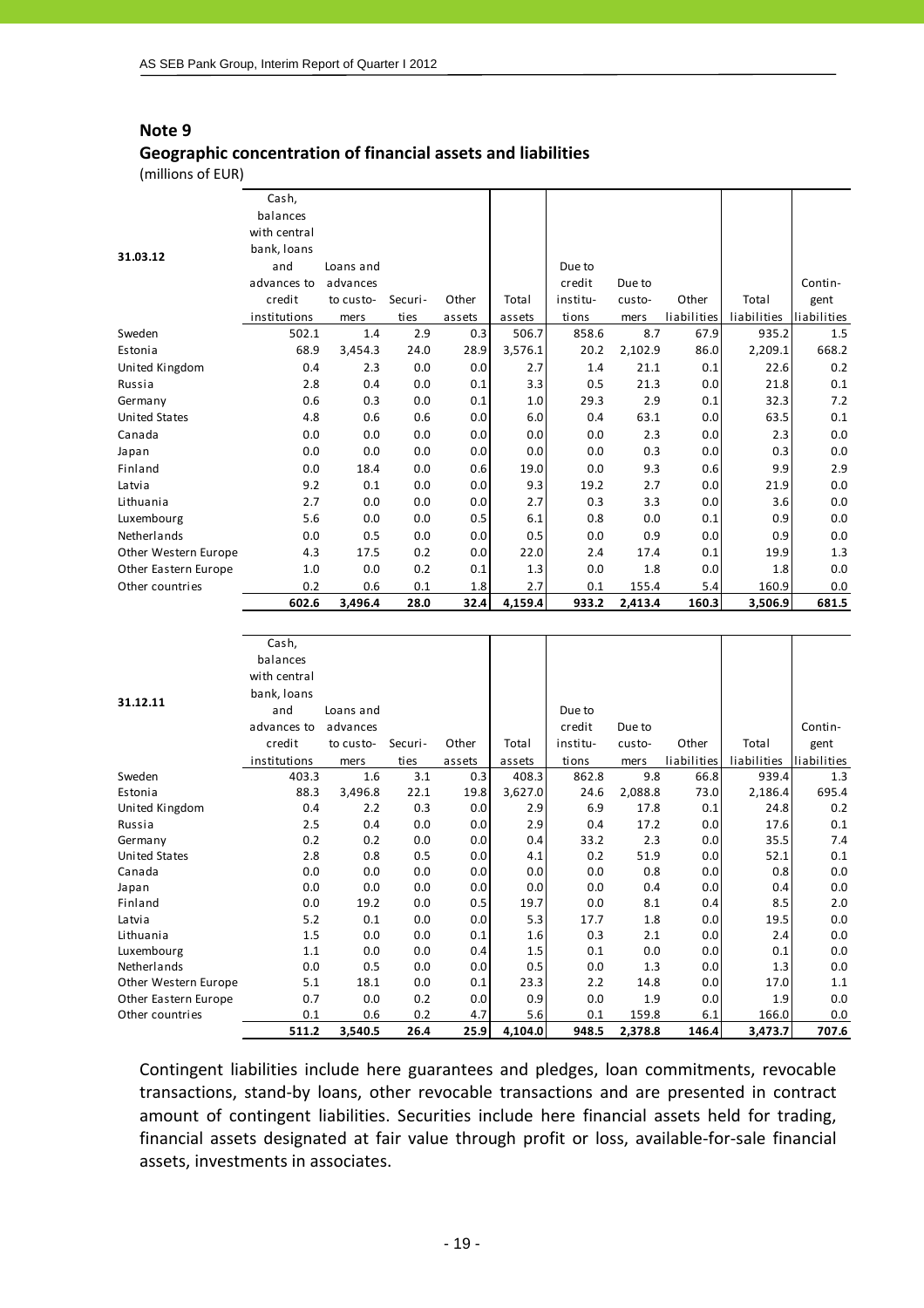# **Concentration of financial assets and liabilities by industry sector** (millions of EUR)

|                                              | In the statement of financial position                                     |                   |                                |
|----------------------------------------------|----------------------------------------------------------------------------|-------------------|--------------------------------|
| 31.03.12                                     | Cash and loans to<br>central bank, credit<br>institutions and<br>customers | <b>Securities</b> | Contin-<br>gent<br>liabilities |
| Real estate                                  | 624.5                                                                      | 0.1               | 18.7                           |
| Finance                                      | 607.2                                                                      | 4.1               | 15.3                           |
| Industry                                     | 262.8                                                                      | 1.6               | 146.7                          |
| Trading                                      | 170.7                                                                      | 0.0               | 77.9                           |
| Energy, gas and steam plants                 | 122.3                                                                      | 0.0               | 117.4                          |
| Transport                                    | 116.8                                                                      | 0.0               | 100.1                          |
| Agriculture, fishing, forestry               | 104.8                                                                      | 0.0               | 17.1                           |
| Government and state defence                 | 102.0                                                                      | 0.0               | 20.4                           |
| Health services, social work                 | 47.7                                                                       | 0.0               | 7.8                            |
| Information and telecommunication            | 46.7                                                                       | 0.8               | 5.5                            |
| Administration and assistance                | 45.4                                                                       | 0.0               | 7.9                            |
| Construction                                 | 44.0                                                                       | 0.0               | 59.5                           |
| Hotels, restaurants                          | 40.8                                                                       | 0.0               | 1.0                            |
| Education                                    | 24.1                                                                       | 0.0               | 4.5                            |
| Art, show business, leisure                  | 13.5                                                                       | 0.0               | 0.9                            |
| Water supply, canalisation, waste management | 11.9                                                                       | 0.0               | 4.6                            |
| Professional, science and technical work     | 8.8                                                                        | 0.0               | 4.4                            |
| Mining                                       | 2.4                                                                        | 0.0               | 0.2                            |
| Other government and social services         | 24.4                                                                       | 1.0               | 5.3                            |
| Individuals                                  | 1,803.8                                                                    | 0.0               | 66.3                           |
| Derivatives                                  | 0.0                                                                        | 20.4              | 0.0                            |
| Allowances                                   | $-125.6$                                                                   |                   |                                |
|                                              | 4,099.0                                                                    | 28.0              | 681.5                          |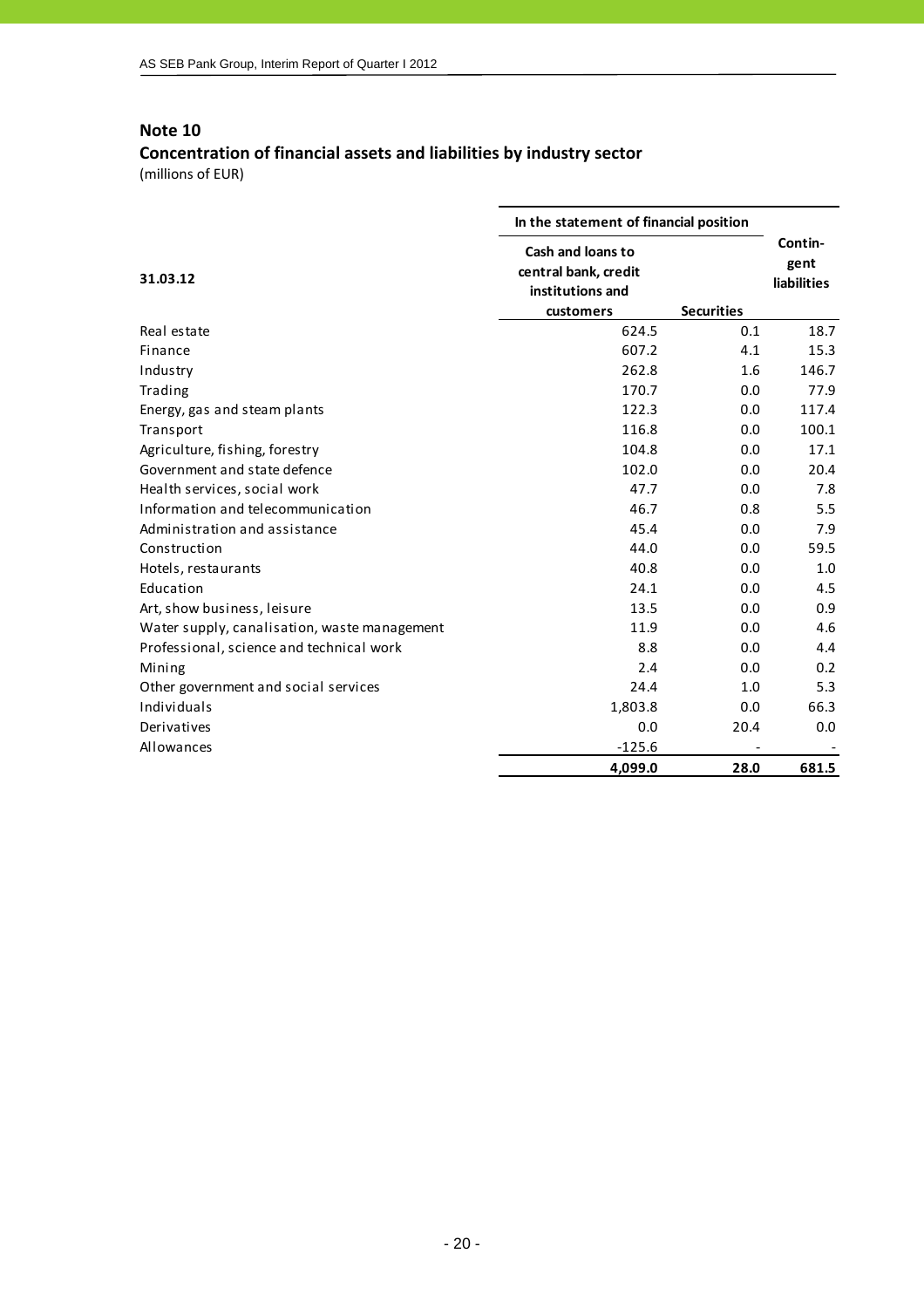|                                              | In the statement of financial position                        |                   |                                       |  |  |
|----------------------------------------------|---------------------------------------------------------------|-------------------|---------------------------------------|--|--|
| 31.12.11                                     | Cash and loans to<br>central bank, credit<br>institutions and |                   | Contin-<br>gent<br><b>liabilities</b> |  |  |
|                                              | customers                                                     | <b>Securities</b> |                                       |  |  |
|                                              |                                                               |                   |                                       |  |  |
| Real estate                                  | 629.1                                                         | 0.1               | 20.5                                  |  |  |
| Finance                                      | 515.6                                                         | 3.9               | 15.4                                  |  |  |
| Industry                                     | 259.6                                                         | 1.0               | 154.4                                 |  |  |
| Trading                                      | 198.7                                                         | 0.0               | 88.4                                  |  |  |
| Energy, gas and steam plants                 | 116.6                                                         | 0.0               | 140.4                                 |  |  |
| Agriculture, fishing, forestry               | 109.3                                                         | 0.0               | 12.7                                  |  |  |
| Transport                                    | 108.5                                                         | 0.0               | 80.0                                  |  |  |
| Government and state defence                 | 106.9                                                         | 0.0               | 21.1                                  |  |  |
| Information and telecommunication            | 53.2                                                          | 0.7               | 7.7                                   |  |  |
| Hotels, restaurants                          | 46.8                                                          | 0.0               | 0.7                                   |  |  |
| Health services, social work                 | 46.4                                                          | 0.0               | 7.1                                   |  |  |
| Administration and assistance                | 44.5                                                          | 0.0               | 7.6                                   |  |  |
| Construction                                 | 43.2                                                          | 0.0               | 63.2                                  |  |  |
| Education                                    | 23.0                                                          | 0.0               | 6.3                                   |  |  |
| Art, show business, leisure                  | 15.5                                                          | 0.0               | 0.6                                   |  |  |
| Water supply, canalisation, waste management | 12.9                                                          | 0.0               | 4.4                                   |  |  |
| Professional, science and technical work     | 9.1                                                           | 0.0               | 3.6                                   |  |  |
| Mining                                       | 2.6                                                           | 0.0               | 0.2                                   |  |  |
| Other government and social services         | 22.0                                                          | 1.0               | 7.1                                   |  |  |
| Individuals                                  | 1,819.2                                                       | 0.0               | 66.2                                  |  |  |
| Derivatives                                  | 0.0                                                           | 19.7              | 0.0                                   |  |  |
| Allowances                                   | $-131.0$                                                      |                   |                                       |  |  |
|                                              | 4,051.7                                                       | 26.4              | 707.6                                 |  |  |